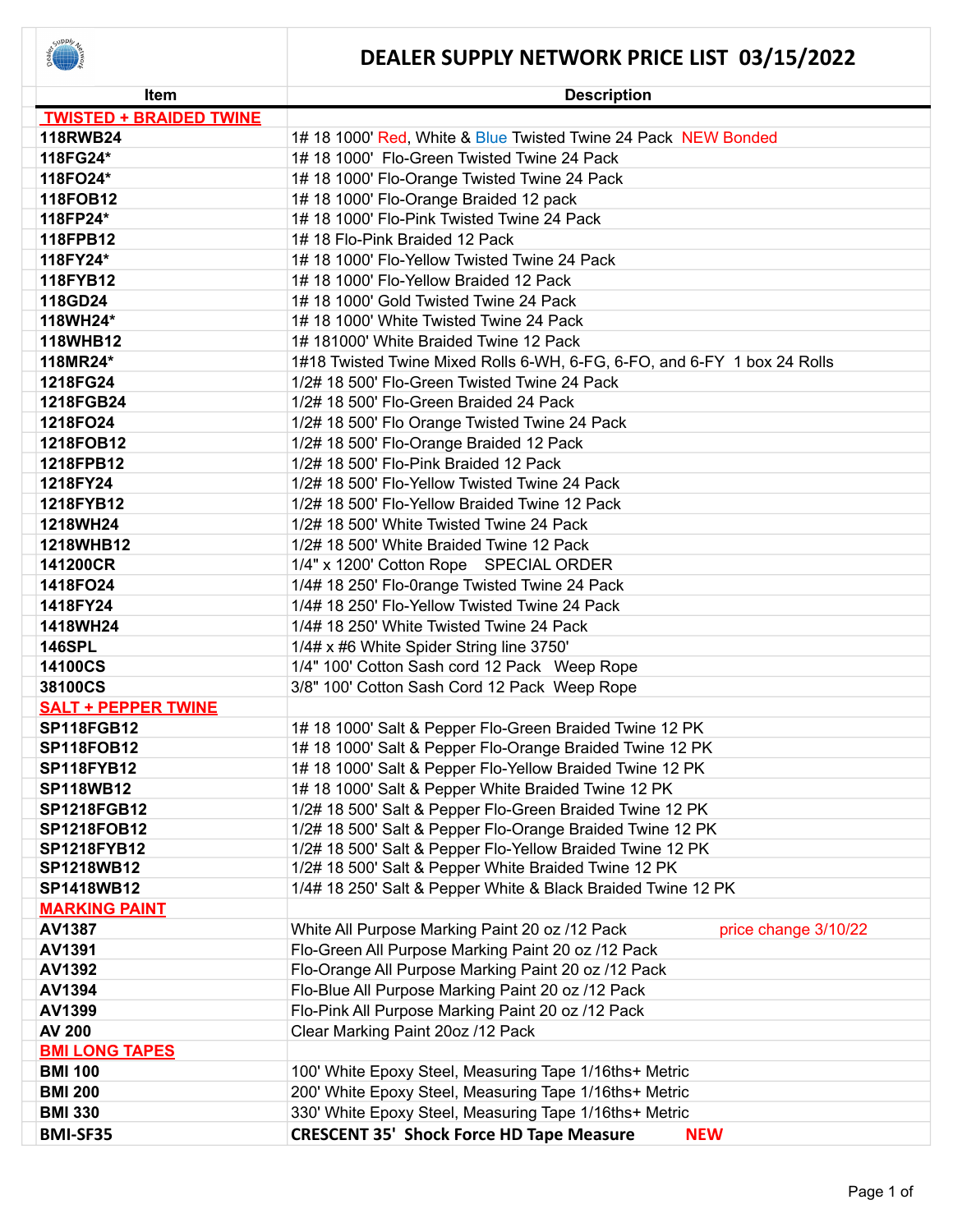

| Item                          | <b>Description</b>                   |
|-------------------------------|--------------------------------------|
| <b>SDS BITS AMANA ITEMS</b>   |                                      |
| <b>AM110</b>                  | $1" \times 8" \times 10"$ SDS + Bit  |
| AM11223M                      | 1-1/2" x 18" x 23" SDS MAX           |
| <b>AM113M</b>                 | 1" x 8" x 13" SDS MAX                |
| AM11423 M                     | 1-1/4" x 18" x 23" SDS MAX           |
| AM11436 M                     | 1-1/4" x 31" x 36" SDS Max Bit       |
| <b>AM118</b>                  | 1" x 16" x 18" SDS+ Bit              |
| <b>AM121M</b>                 | 1" x 16" x 21" SDS MAX               |
| AM1212                        | 1/2" x 10" x 12" SDS + BIT           |
| <b>AM1213M</b>                | 1/2" x 8" x 13" SDS MAX              |
| AM1224                        | 1/2" x 22" x 24" SDS+ BIT            |
| AM126                         | 1/2" x 4" x 6" SDS+ Bit              |
| <b>AM136M</b>                 | 1" x 31" x 36" SDS Max Bit           |
| AM13823M                      | 1-3/8" x 23" SDS Max Bit             |
| AM144                         | 1/4" x 2" x 4" SDS+ Bit              |
| AM146                         | 1/4" x 4" x 6" SDS+ Bit              |
| <b>AM148</b>                  | 1/4" x 6" x 8" SDS+ Bit              |
| AM31610                       | 3/16" x 8" x 10" SDS+ Bit            |
| AM31612                       | 3/16" x 10" x 12" SDS+ Bits          |
| AM3164                        | 3/16" x 2" x 4" SDS+ Bit             |
| AM3166                        | 3/16" x 4" x 6" SDS+ Bit             |
| AM3168                        | $3/16" \times 6" \times 8"$ SDS+ Bit |
| AM3412                        | 3/4" x 10" x 12" SDS+ Bit            |
| AM3413M                       | 3/4" x 8" x 13" SDS Max Bit          |
| AM3418                        | 3/4" x 16" x 18" SDS+ Bit            |
| AM3421M                       | 3/4" x 16" x 21" SDS MAX             |
| AM3424                        | 3/4" x 22" x 24" SDS+ BIT            |
| AM3436M                       | 3/4" x 31" x 36" SDS MaxBit          |
| <b>AM348</b>                  | 3/4" x 6" x 8" SDS+ Bit              |
| AM3812                        | 3/8" x 10" x 12" SDS+ BIT            |
| AM3818                        | 3/8" x 16" x 18" SDS+ BITS           |
| AM3824                        | 3/8" x 22" x 24" SDS+ BIT            |
| AM386                         | 3/8" x 4" x 6" SDS+ Bit              |
| AM5168                        | 5/16" x 6" x 8" SDS+ Bit             |
| AM5326                        | 5/32" x 4" x 6" SDS+ Bit             |
| AM5812                        | 5/8" x 10" x 12" SDS+ Bit            |
| <b>AM5813M</b>                | 5/8" x 8" x 13" SDS Max Bit          |
| AM5818                        | 5/8" x 16" x 18" SDS+ Bit            |
| <b>AM5821M</b>                | 5/8" x 16" x 21" SDS MAX             |
| AM5824                        | 5/8" x 22" x 24" SDS+ BIT            |
| <b>AM5836M</b>                | 5/8" x 31" x 36" SDS Max Bit         |
| <b>AM588</b>                  | 5/8" x 6" x 8" SDS+ Bit              |
| AM7166                        | 7/16" x 4" x 6" SDS+ Bit             |
| AM73212                       | 7/32" x 10" x 12" SDS+ Bit           |
| AM7324                        | 7/32" x 2" x 4" SDS+ Bit             |
| <b>AM7328</b>                 | 7/32" x 6" x 8" SDS+ Bit             |
| <b>AM7812</b>                 | 7/8" x 10" x 12" SDS+ Bit            |
| <b>AM7813M</b>                | 7/8" x 8" x 13" SDS Max Bit          |
| <b>CARBIDE COUNTERSINKS +</b> | <b>PLUG CUTTERS</b>                  |
| AM607-110                     | 3/8" Plug Cutter                     |
| AM607-120                     | 1/2" Plug Cutter                     |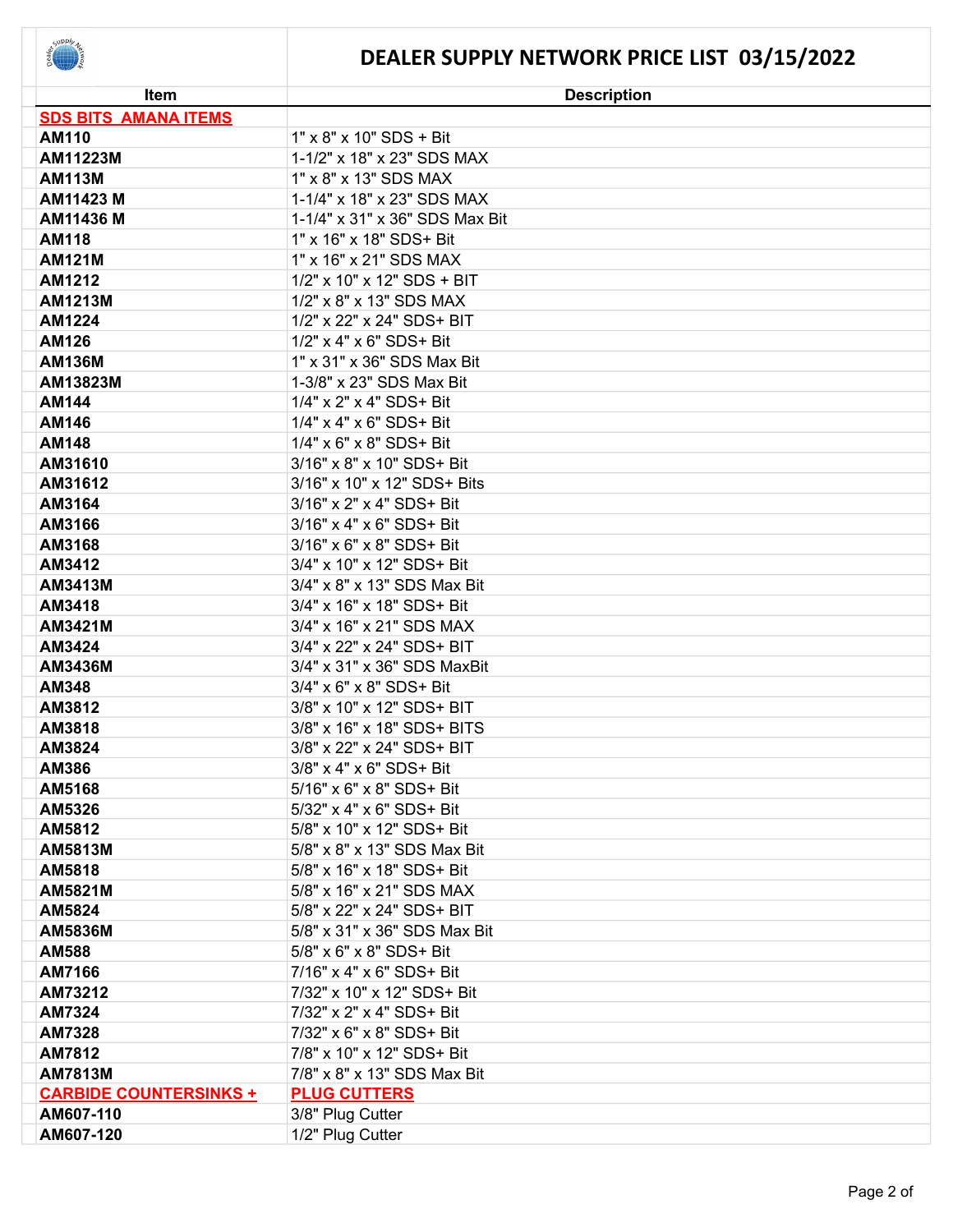| Item                           | <b>Description</b>                                                 |
|--------------------------------|--------------------------------------------------------------------|
| AM607-130                      | 5/8" Plug Cutter                                                   |
| AM608-110                      | Carbide Tip Countersink #4 screw                                   |
| AM608-112                      | Carbide Tip Countersink #6 screw                                   |
| AM608-114                      | Carbide Tip Countersink #8 screw                                   |
| AM608-116                      | Carbide Tip Countersink #10 screw                                  |
| AM608-118                      | Carbide Tip Countersink #12 screw                                  |
| <b>DRILL BITS</b>              |                                                                    |
| <b>BAC18</b>                   | 1/8" x 12"Aircraft 135* Split Point Drill Bit                      |
| <b>BAC316</b>                  | 3/16" x 12" Aircraft 135* Split Point Drill Bit                    |
| <b>BAC14</b>                   | 1/4" x 12" Aircraft 135* Split Point Drill Bit                     |
| <b>BAC38</b>                   | 3/8" x 12" Aircraft 135* Split Point Drill Bit                     |
| <b>BAC516</b>                  | 5/16" x 12" Aircraft 135* Split Point Drill Bit                    |
| <b>BAC716</b>                  | 7/16" x 12" Aircraft 135* Split Point Drill Bit                    |
| <b>BAC12</b>                   | 1/2" x 12" Aircraft 135* Split Point Drill Bit                     |
|                                |                                                                    |
| <b>LONG BOY DRILL BITS</b>     |                                                                    |
| <b>BASD58-12</b>               | 5/8" x 12" Black S+D Bit 1/2" Shank                                |
| <b>BASD1116-12</b>             | 11/16" x 12" Black S+D Bit 1/2" Shank                              |
| <b>BASD34-12</b>               | 3/4" x 12" Black S+D Bit 1/2" Shank                                |
| <b>BASD1316-12</b>             | 13/16" x 12" Black S+D Bit 1/2" Shank                              |
| <b>BASD78-12</b>               | 7/8" x 12" Black S+D Bit 1/2" Shank                                |
| <b>DOUBLE ENDED BITS</b>       |                                                                    |
| <b>BDE18</b>                   | 1/8" Double End Bit<br><b>NEW LOWER PRICE</b>                      |
| <b>BDE30</b>                   | #30 Double End Bit<br><b>NEW LOWER PRICE</b>                       |
| <b>BLACK + GOLD DRILL BITS</b> |                                                                    |
| <b>BG1132</b>                  | 11/32" 135* Black+ Gold Jobber Drill Bit 12 Pack<br>PRICED PER BIT |
| <b>BG116</b>                   | 1/16" 135* Black+ Gold Jobber Drill Bit 12 Pack                    |
| <b>BG1164</b>                  | 11/64" 135* Black+ Gold Jobber Drill Bit 12 Pack                   |
| <b>BG12</b>                    | 1/2" 135* Black+ Gold Jobber Drill Bit<br>6 Pack                   |
| <b>BG12R</b>                   | 1/2" x 3/8" Reduced Shank 135* Black+ Gold Jobber Drill Bit 6 Pack |
| <b>BG1332</b>                  | 13/32" 135* Black+ Gold Jobber Drill Bit 12 Pack                   |
| <b>BG1364</b>                  | 13/64" 135* Black+ Gold Jobber Drill Bit 12 Pack                   |
| <b>BG14</b>                    | 1/4" 135* Black+ Gold Jobber Drill Bit<br>12 Pack                  |
| <b>BG1532</b>                  | 15/32" 135* Black+ Gold Jobber Drill Bit<br>6 pack                 |
| <b>BG1564</b>                  | 15/64" 135* Black+ Gold Jobber Drill Bit<br>12 Pack                |
| <b>BG1764</b>                  | 17/64" 135* Black+ Gold Jobber Drill Bit<br>12 Pack                |
| <b>BG18</b>                    | 1/8" 135* Black+ Gold Jobber Drill Bit<br>12 Pack                  |
| <b>BG1964</b>                  | 19/64" 135* Black+ Gold Jobber Drill Bit<br>12 Pack                |
| <b>BG2164</b>                  | 21/64" 135* Black+ Gold Jobber Drill Bit<br>6 Pack                 |
| <b>BG2364</b>                  | 23/64" 135* Black+ Gold Jobber Drill Bit<br>6 Pack                 |
| <b>BG2564</b>                  | 25/64" 135* Black+ Gold Jobber Drill Bit<br>6 Pack                 |
| <b>BG2764</b>                  | 27/64" 135* Black+ Gold Jobber Drill Bit<br>6 Pack                 |
| <b>BG2964</b>                  | 29/64" 135* Black+ Gold Jobber Drill Bit<br>6 Pack                 |
| <b>BG29S</b>                   | 29 PC Set Black+Gold in Metal Index<br>1 Pack                      |
| <b>BG316</b>                   | 3/16" 135* Black+ Gold Jobber Drill Bit<br>12 Pack                 |
| <b>BG3164</b>                  | 31/64" 135* Black+ Gold Jobber Drill Bit<br>6 Pack                 |
| <b>BG332</b>                   | 3/32" 135* Black+ Gold Jobber Drill Bit<br>12 Pack                 |
| <b>BG38</b>                    | 3/8" 135* Black+ Gold Jobber Drill Bit<br>6 Pack                   |
| <b>BG516</b>                   | 5/16" 135* Black+ Gold Jobber Drill Bit<br>6 Pack                  |
| <b>BG532</b>                   | 5/32" 135* Black+ Gold Jobber Drill Bit<br>12 Pack                 |
| <b>BG564</b>                   | 5/64" 135* Black+ Gold Jobber Drill Bit<br>12 Pack                 |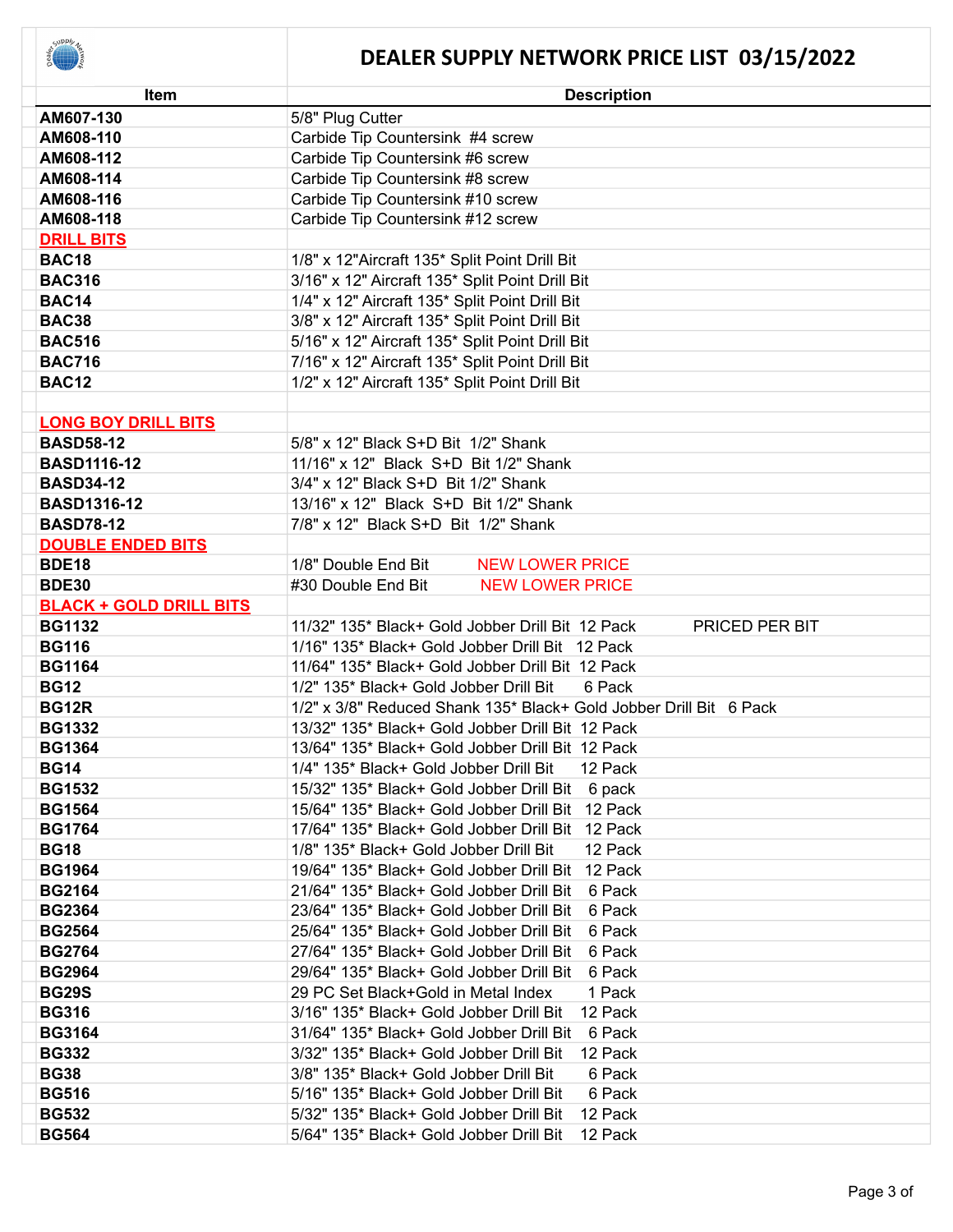

| <b>Item</b>                       | <b>Description</b>                                          |
|-----------------------------------|-------------------------------------------------------------|
| <b>BG716</b>                      | 7/16" 135* Black+ Gold Jobber Drill Bit<br>6 Pack           |
| <b>BG716R</b>                     | 7/16" x 3/8" Shank 135* Black+ Gold Jobber Drill Bit 6 Pack |
| <b>BG732</b>                      | 7/32" 135* Black+ Gold Jobber Drill Bit 12 Pack             |
| <b>BG764</b>                      | 7/64" 135* Black+ Gold Jobber Drill Bit<br>12 Pack          |
| <b>BG932</b>                      | 9/32 135* Black+ Gold Jobber Drill Bit<br>12 Pack           |
| <b>BG964</b>                      | 9/64" 135* Black+ Gold Jobber Drill Bit<br>12 Pack          |
| <b>SILVER AND DEMING BITS</b>     |                                                             |
| BGSD1                             | 1" Silver and Deming Bit /1/2" Shank<br>PRICE PER BIT       |
| <b>BGSD1116</b>                   | 11/16" Silver and Deming Bit /1/2" Shank                    |
| <b>BGSD112</b>                    | 1 1/2" Silver and Deming Bit /1/2" Shank                    |
| <b>BGSD114</b>                    | 1 1/4" Silver and Deming Bit /1/2" Shank                    |
| <b>BGSD118</b>                    | 1 1/8" Silver and Deming Bit /1/2" Shank                    |
| <b>BGSD1316</b>                   | 13/16" Silver and Deming Bit /1/2" Shank                    |
| <b>BGSD1516</b>                   | 15/16" Silver and Deming Bit /1/2" Shank                    |
| BGSD34                            | 3/4" Silver and Deming Bit /1/2" Shank                      |
| BGSD58                            | 5/8" Silver and Deming Bit /1/2" Shank<br>Price Per Bit     |
| BGSD78                            | 7/8" Silver and Deming Bit /1/2" Shank                      |
| <b>BGSD916</b>                    | 9/16" Silver and Deming Bit /1/2" Shank                     |
| <b>COBALT DRILL BITS</b>          |                                                             |
| <b>CB1132</b>                     | 11/32" Cobalt Jobber Drill Bits 6 Pack<br>Price Per Bit     |
| <b>CB116</b>                      | 1/16" Cobalt Jobber Drill Bits 12 Pack                      |
| <b>CB1164</b>                     | 11/64" Cobalt Jobber Drill Bits 12 Pack                     |
| <b>CB12</b>                       | 1/2" Cobalt Jobber Drill Bits 6 Pack                        |
| <b>CB1332</b>                     | 13/32" Cobalt Jobber Drill Bits 6 Pack                      |
| <b>CB1364</b>                     | 13/64" Cobalt Jobber Drill Bits 12 Pack                     |
| <b>CB14</b>                       | 1/4" Cobalt Jobber Drill Bits 12 Pack                       |
| <b>CB1532</b>                     | 15/32" Cobalt Jobber Drill Bits 6 Pack                      |
| <b>CB1564</b>                     | 15/64 Cobalt Jobber Drill Bits 12 Pack                      |
| <b>CB1764</b>                     | 17/64 Cobalt Jobber Drill Bits 12 Pack                      |
| <b>CB18</b>                       | 1/8" Cobalt Jobber Drill Bits 12 Pack                       |
| <b>CB1964</b>                     | 19/64" Cobalt Jobber Drill Bits 12 Pack                     |
| <b>CB2164</b>                     | 21/64" Cobalt Jobber Drill Bits 6 Pack                      |
| <b>CB2364</b>                     | 23/64" Cobalt Jobber Drill Bits 6 Pack                      |
| <b>CB2564</b>                     | 25/64 Cobalt Jobber Drill Bits 6 Pack                       |
| <b>CB2764</b>                     | 27/64" Cobalt Jobber Drill Bits 6 Pack                      |
| <b>CB2964</b>                     | 29/64 Cobalt Jobber Drill Bits 6 Pack                       |
| <b>CB29S</b>                      | 29 PC. Cobalt Drill Bit Set Metal Index                     |
| <b>CB316</b>                      | 3/16" Cobalt Jobber Drill Bits 12 Pack                      |
| <b>CB3164</b>                     | 31/64" Cobalt Jobber Drill Bits 6 Pack                      |
| CB332                             | 3/32" Cobalt Jobber Drill Bits 12 Pack                      |
| <b>CB38</b>                       | 3/8" Cobalt Jobber Drill Bits 6 Pack                        |
| <b>CB516</b>                      | 5/16" Cobalt Jobber Drill Bits 6 Pack                       |
| <b>CB532</b>                      | 5/32" Cobalt Jobber Drill Bits 12 Pack                      |
| <b>CB564</b>                      | 5/64" Cobalt Jobber Drill Bits 12 Pack                      |
| <b>CB716</b>                      | 7/16" Cobalt Jobber Drill Bits 6 Pack                       |
| <b>CB732</b>                      | 7/32" Cobalt Jobber Drill Bits 12 Pack                      |
| <b>CB764</b>                      | 7/64" Cobalt Jobber Drill Bits 12 Pack                      |
| CB932                             | 9/32" Cobalt Jobber Drill Bits 12 Pack                      |
| <b>CB964</b>                      | 9/64" Cobalt Jobber Drill Bits 12 Pack                      |
| <b>DURA DIAMOND BLADES + BITS</b> |                                                             |
| D10CRP                            | 10" Continuous Rim Tile Blade                               |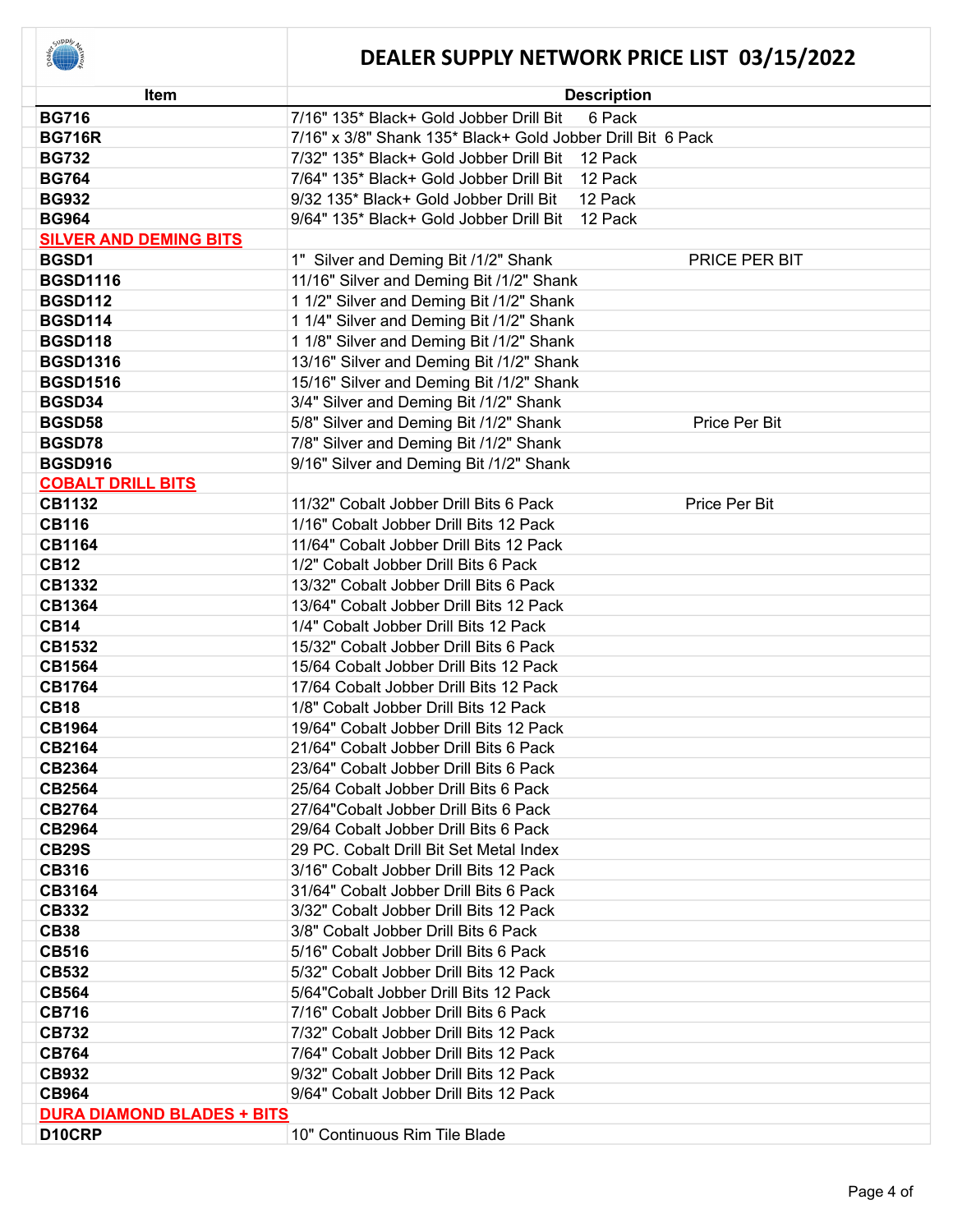

| Item             | <b>Description</b>                                                     |
|------------------|------------------------------------------------------------------------|
| D10SE            | 10" x .10 x 5/8" Segmented Value Diamond Blade                         |
| D12SE            | 12" Segmented Economy Diamond Blade                                    |
| <b>D12X</b>      | 12" x .125 Cut-All Diamond Blade                                       |
| D14AC-D          | 14" Ductile Iron Blade                                                 |
| D14CBA           | 14" x .125 x 1" Combo Blade                                            |
| D14COMBO         | 14" Premium Combo Blade XX                                             |
| <b>D14GB</b>     | 14" General Purpose Green Blade                                        |
| D14GPG           | 14" General Purpose Green Blade                                        |
| D14PP            | 14" Premium Plus Blade                                                 |
| D14PPA           | 14" Premium Plus Asp- Green Blade w/undercut protection                |
| <b>D14SE</b>     | 14" Segmented Economy Diamond Blade                                    |
| <b>D14X</b>      | 14" x .125 Cut-All Diamond Blade                                       |
| D45CRP           | 4.5" Continuous Rim Tile Blade Dry                                     |
| <b>D45SE</b>     | 4.5" Economy Segmented Diamond Blade                                   |
| <b>D45SS</b>     | 4-1/2" Samurai Slicer BladeNEW LOWER PRICE                             |
| <b>D45SSC LP</b> | 4-1/2" Samurai Tee Cup Low Profile Hub                                 |
| <b>D45TE</b>     | 4.5" Economy Turbo Diamond Blade                                       |
| <b>D45TP</b>     | 4.5" Premium Turbo Blade                                               |
| D4CCV            | 4" x 3/8" V-Seg. Crack Chaser                                          |
| D4CRP            | 4" x .60 x 5/8" Continuous Rim Tile Blade                              |
| D4DRC            | 4" Double Row Cup Wheel 5/8-11                                         |
| D4SE             | 4" Economy Segmented Diamond Blade                                     |
| D4SS             | 4" Samurai Slicer Blade NEW LOWER PRICE                                |
| D4TC             | 4" 14 Segment Turbo Cup Wheel 5/8"-11                                  |
| D4TC8            | 4" 8 Segment Turbo Cup Threaded 5/8"-11                                |
| D4TE             | 4" x .080 Economy Turbo Diamond Blade                                  |
| D7CRP            | 7" Continuous Rim Tile Blade                                           |
| <b>D7DRC</b>     | 7" Double Row Cup Wheel 5/8"-11                                        |
| D7SE             | 7" Economy Segmented Diamond Blade                                     |
| D7SS             | 7" Samurai Slicer Blade NEW LOWER PRICE                                |
| <b>D7SSC</b>     | 7" Samurai T SEG Turbo Cup Wheel                                       |
| <b>D7SSC LP</b>  | 7" Samurai Turbo Tee Cup Low Profile                                   |
| D7TC             | 7" 24 Segment Turbo Cup Wheel 5/8"-11                                  |
| D7TE             | 7" Economy Turbo Diamond Blade                                         |
| D7TP**           | 7" Premium Turbo Blade                                                 |
| D7X              | 7" Cut-All Diamond Blade                                               |
| D9SE             | 9" x.080x7/8" Segmented Diamond Blade for Dewalt Cordless Concrete Saw |
| <b>DBB</b>       | 1" 20MM Brass Bushing                                                  |
| <b>DD12</b>      | 1/2" Diamond Drill Bit                                                 |
| <b>DD14</b>      | 1/4" Diamond Drill Bit                                                 |
| <b>DD316</b>     | 3/16" Diamond Drill Bit                                                |
| <b>DD34</b>      | 3/4" Diamond Drill Bit                                                 |
| <b>DD38</b>      | 3/8" Diamond Drill Bit                                                 |
| <b>DD58</b>      | 5/8" Diamond Drill Bit                                                 |
| <b>DS112HS</b>   | 1 1/2" Diamond Hole Saw w/3/8" Stem                                    |
| <b>DS114HS</b>   | 1 1/4" Diamond Hole Saw w/3/8" Stem                                    |
| <b>DS118HS</b>   | 1 1/8" Diamond Hole Saw w/3/8" Stem                                    |
| <b>DS134HS</b>   | 1 3/4" Diamond Hole Saw w/3/8" Stem                                    |
| <b>DS138HS</b>   | 1 3/8" Diamond Hole Saw w/3/8" Stem                                    |
| <b>DS158HS</b>   | 1 5/8" Diamond Hole Saw w/3/8" Stem                                    |
| <b>DS178HS</b>   | 17/8" Diamond Hole Saw w/3/8" Stem                                     |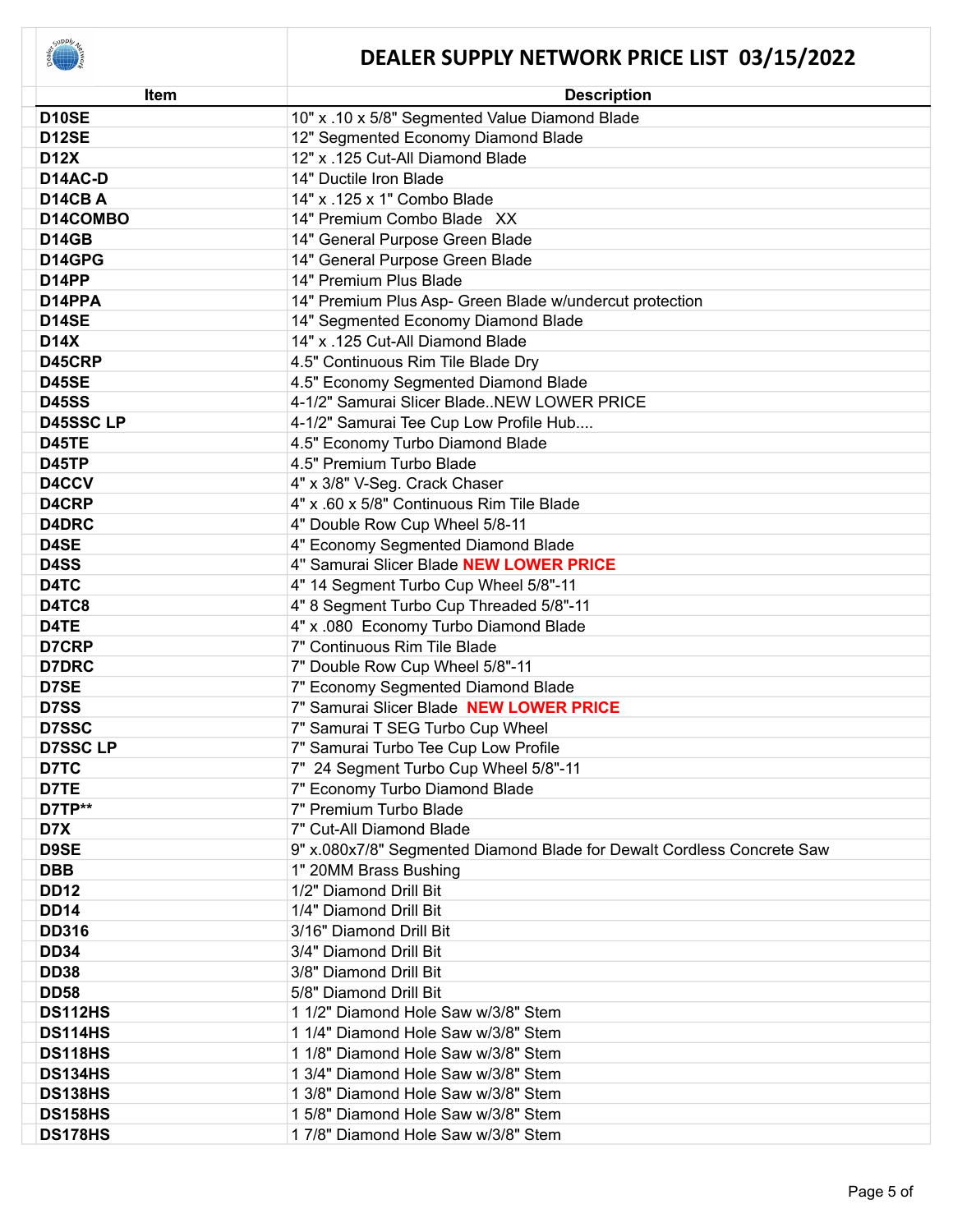

| Item                       | <b>Description</b>                                                                |
|----------------------------|-----------------------------------------------------------------------------------|
| <b>DS1HS</b>               | 1" Diamond Hole Saw w/3/8" Stem                                                   |
| <b>DS2HS</b>               | 2" Diamond Hole Saw w/3/8" Stem                                                   |
| <b>DS78HS</b>              | 7/8" Diamond Hole Saw w/3/8" Stem                                                 |
| <b>DSB</b>                 | Diamond Blade Bushing (Stihl Type)                                                |
| <b>DUSTLESS PRODUCTS</b>   |                                                                                   |
| <b>DT0016</b>              | Y-Connector w/12.5' Hose for Dual Vac's                                           |
| <b>DT0017</b>              | I-VAC Dust Collector Switch Box                                                   |
| <b>DT0084</b>              | Dust Buddie Shroud For 14" Gas Saw                                                |
| <b>DT0835</b>              | 5" DustBuddie in Clamshell No Hose                                                |
| <b>DT0850</b>              | 7" DustBuddie in Clamshell No Hose                                                |
| DT13141                    | WunderBags 2 PK                                                                   |
| DT13201                    | <b>HEPA Certified Filter for 1606</b>                                             |
| DT13301                    | HEPA Filter Cover Pkg.                                                            |
| DT14291                    | 25' Hose with Coupler                                                             |
| <b>DT1505</b>              | 2.5 Gallon HEPA Back Pack Vac<br><b>SPECIAL ONLY 3 LEFT</b>                       |
| DT15521                    | HEPA Filter for Back Pack Vac 3Pk                                                 |
| DT1606                     | 16 Gallon HEPA Wet/Dry Dustless Vac                                               |
| DT1619                     | 8 Gallon HEPA Wet/Dry Dustless Vac                                                |
| DT13141                    | 8-10 Gallon Wunderbag for DT1619 2Pk                                              |
| DT1730                     | 5" Cut Buddie Shroud W/18" hose                                                   |
| DT1750                     | 7" Cut Buddie Shroud W/ 18" hose                                                  |
| DT1765                     | <b>DustBull</b>                                                                   |
| DT1900                     | 1-3/8" Bit Buddie                                                                 |
| DT1905                     | 1"-4" Bit Buddie                                                                  |
| <b>DT1908</b>              | 8" Bit Buddie                                                                     |
| DT2415                     | Saw Buddie for Recip Saw                                                          |
| <b>DT4000</b>              | Dust Buddie for Worm Drive Saw                                                    |
| DT5155                     | 18 Inch Blk Hose 1.25 X 2.25                                                      |
| DT5835                     | 5" Dust Buddie XP W/18" Hose for Hand Grinders                                    |
| <b>DT5850</b>              | 7" Dust Buddie XP W/18" Hose for Hand Grinders                                    |
| <b>FACE BUFFS</b>          |                                                                                   |
| <b>FGC-Flo-Green ST</b>    | Flo-Green w/Reflective stripe Face Buff                                           |
| <b>FGS- Green Camo</b>     | Green Camo Face Buff                                                              |
| FGS-Skull/Flag             | Skull/Flag Face Buff                                                              |
| <b>FGS-Black Ice</b>       |                                                                                   |
| <b>SAFEWAZE PRODUCTS</b>   |                                                                                   |
| FS-018-5009                | 7' Single Web w/Aluminum Snap Hook & Triple Lock Carabiner<br>Class A             |
| FS-018-5010                | 7' Single Web w/Steel Rebar Hook & Triple Lock Carabiner<br>Class A               |
| FS-018-5025                | 7' Dual Web Retractables w/ Alum Snap Hook & BWB Bracket 4.05# Class A            |
| FS-018-5026                | 7' Dual Web Retractables w/ Steel Rebar Hooks & BWB Bracket 6.85# Class A         |
| FS-019-5052                | 6' Dual Web Retracts w/Steel Snap Hooks & BWB bracket<br>Class B                  |
| FS-019-5054                | Class B<br>6' Dual Retracts w/ Steel Rebar Hooks & BWB Bracket                    |
| FS-019-5044                | 6' Single Web Retractable w/Steel Snap Hook & Carabiner<br>Class A/B              |
| FS-019-5058                | 6' Dua Web Retractable w/ Steel Rebar Hook & BWB Bracket<br>Class A               |
| FS020-6042                 | 22' Rescue Ladder w/ Belay                                                        |
| FS-8008-10-RBH             | 10' Cable Class A Retractable w/ Rebar Hooks<br>Class A                           |
| <b>FS-8008-10-RBH-DL</b>   | 10' Dual Cable Class A Retractables w/Rebar Hooks & BWB Bracket                   |
| FS-8008-11LE               | 11' Leading Edge Cable Retractable w/Steel Snap Hook & Energy Absorption Pad      |
| <b>FS-8008-11LE-RBH</b>    | 11' Leading Edge Cable Retractable w/Steel Rebar Hook & Energy Absorption Pad     |
| <b>FS-8008-11LE-RBH-DL</b> | 11' Dual Leading Edge Cable Retractable w/Steel Rebar Hook& Energy Absorption Pad |
| <b>FS-BP007</b>            | <b>Back Pack for Roof Kit</b>                                                     |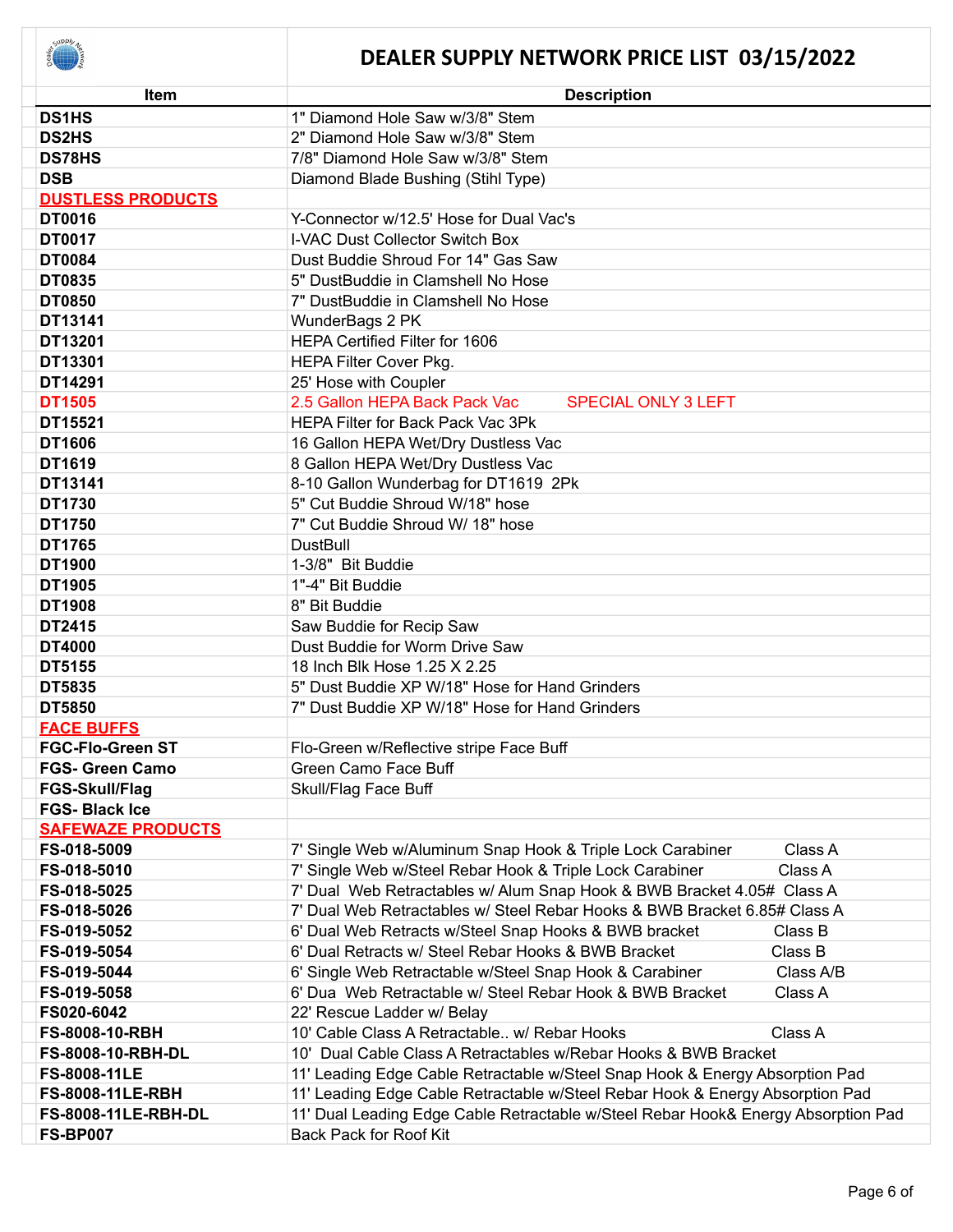

| <b>Item</b>                 | <b>Description</b>                                                                        |  |
|-----------------------------|-------------------------------------------------------------------------------------------|--|
| <b>FS-BWB</b>               | Behind the Web Bracket for Dual Retracts                                                  |  |
| <b>FS-EX112</b>             | Toggle- Loc for Precast and Steel Anchoring                                               |  |
| <b>FS-EX214</b>             | 10K 3/4" Removable Concrete Anchor                                                        |  |
| <b>FS-EX310</b>             | <b>Ring Anchor</b>                                                                        |  |
| <b>FS-EX311</b>             | Single Standing Seam Anchor                                                               |  |
| <b>FS-EX400-15</b>          | 15' Rachet Boom Strap w D-Ring                                                            |  |
| <b>FS-FSP1211-G</b>         | 11' Class A Cable Retractable w/Carabiner                                                 |  |
| <b>FS-FSP1215-G</b>         | 15' Class A Cable Retractable w/Carabineer                                                |  |
| <b>FS-FSP1220-G</b>         | 20' Class B Cable Retractable w/Carabiner New Lower Price                                 |  |
| <b>FS-FSP1230-G</b>         | 30' Class B Cable Retractable w/Carabiner New Lower Price                                 |  |
| <b>FS-FSP1250-G</b>         | 50' Class B Cable Retractable w/Carabiner New Lower Price                                 |  |
| <b>FS-FSP1411-W</b>         | 11' Class A Web Retractable w/Carabiner                                                   |  |
| <b>FS-FSP1420-W</b>         | 20' Class B Web Retractable w/Carabiner                                                   |  |
| <b>FS-FSP9020</b>           | 20' Leading Edge Cable Retractable                                                        |  |
| <b>FS-FSP9030</b>           | 30' Leading Edge Cable Retractable                                                        |  |
| <b>FS-FSP9050</b>           | 50' Leading Edge Cable Retractable                                                        |  |
| <b>FS9-100G</b>             | 100' Class B Cable Retractable<br><b>NEW LOWER PRICE</b>                                  |  |
| <b>FS-ROOF-P</b>            | Premium Roof Kit:99-185 harness, 870 bracket, 1118rope grab, 700-50, 99-560-3             |  |
| <b>FS-ROOFKIT-BKT</b>       | Roof Kit: Harness, 3'attached lanyard to rope grab, 50'Lifeline, & roof bracket in Bucket |  |
| FS20-6042                   | 22' Rescue Ladder w/Belay System                                                          |  |
| <b>FS-RPF</b>               | 105' Red Roof Pennant Flags 12" X 18" on line                                             |  |
| <b>FS 58600PD</b>           | 5/8 x 600' Poly/Dac Lifeline                                                              |  |
| <b>FS060</b>                | Rebar Chain Assembly 13 link                                                              |  |
| FS1014-TL-BLACK-BWB         | Carabiner w/Connector for Twin Retractables                                               |  |
| <b>FS1015</b>               | 11/16" Twist Lock Carabiner                                                               |  |
| <b>FS1017</b>               | 1-3/4 Steel Carabiner                                                                     |  |
| <b>FS1118</b>               | 5/8" HD Stainless Rope Grab                                                               |  |
| <b>FS1120</b>               | 5/8" HD Steel Rope Grab                                                                   |  |
| <b>FS126-E</b>              | SafeWaze Kit (99-280E Harness, 88-560E 6'Lanyard, 8125 Canvas Bag)                        |  |
| <b>FS-Compliance Kit</b>    | SafeWaze Kit (99-185E Harness, 88-560E 6'Lanyard, 8150 Canvas Bag)                        |  |
| <b>FS128 UNIV</b>           | Pro-Kit w/Bag L/XL (99-285E Harness, 88-560E Lanyard, 8125 Canvas Bag)                    |  |
| <b>FS128 XXL</b>            | Pro-Kit w/Bag XXL (285 XXL, 88-560E 6' Lanyard, 8150 Canvas Bag)                          |  |
| <b>FS185 L/XL</b>           | No Tangle 1-D Harness Grommeted Leg Straps L/XL                                           |  |
| <b>FS185 S/M</b>            | No Tangle 1-D Harness Grommeted Leg Straps Small/Med                                      |  |
| <b>FS185 XXL</b>            | No Tangle 1-D Harness Grommeted Leg Straps XXL                                            |  |
| <b>FS285 XXL</b>            | 3-D Grommeted Position Harness XXL                                                        |  |
| <b>FS580</b>                | 6-0' Low Profile Shock Absorbing Lanyard                                                  |  |
| <b>FS700-100</b>            | 5/8" x 100' Lifeline w/Snap Hook                                                          |  |
| <b>FS700-25</b>             | 5/8" x 25' Lifeline w/Snap Hook                                                           |  |
| <b>FS700-50</b>             | 5/8" x 50' Lifeline w/Snap Hook                                                           |  |
| FS018-7004                  | 5/8"x50' Lifeline w/snap Hook and attached Rope Grab                                      |  |
| FS18-9000<br><b>FS805KM</b> | 18" Rope Chafe Protector<br>60' Horizontal Kermantle Rope Lifeline Kit New Lower Price    |  |
| <b>FS810</b>                |                                                                                           |  |
| FS810-12                    | 6' Heavy Duty Cross Arm Strap                                                             |  |
| <b>FS811</b>                | 12' Heavy Duty Cross Arm Strap                                                            |  |
| <b>FS813</b>                | 6' Cross Arm Strap<br>18" D-Ring Extender w/Snap Hook                                     |  |
| <b>FS8125</b>               | Small Transport Bag                                                                       |  |
| <b>FS8150</b>               | <b>Medium Transport Bag</b>                                                               |  |
| <b>FS8175</b>               | Large Transport Bag                                                                       |  |
| <b>FS830-C6</b>             | 6' Cable Cross Arm Strap - w/D Rings                                                      |  |
|                             |                                                                                           |  |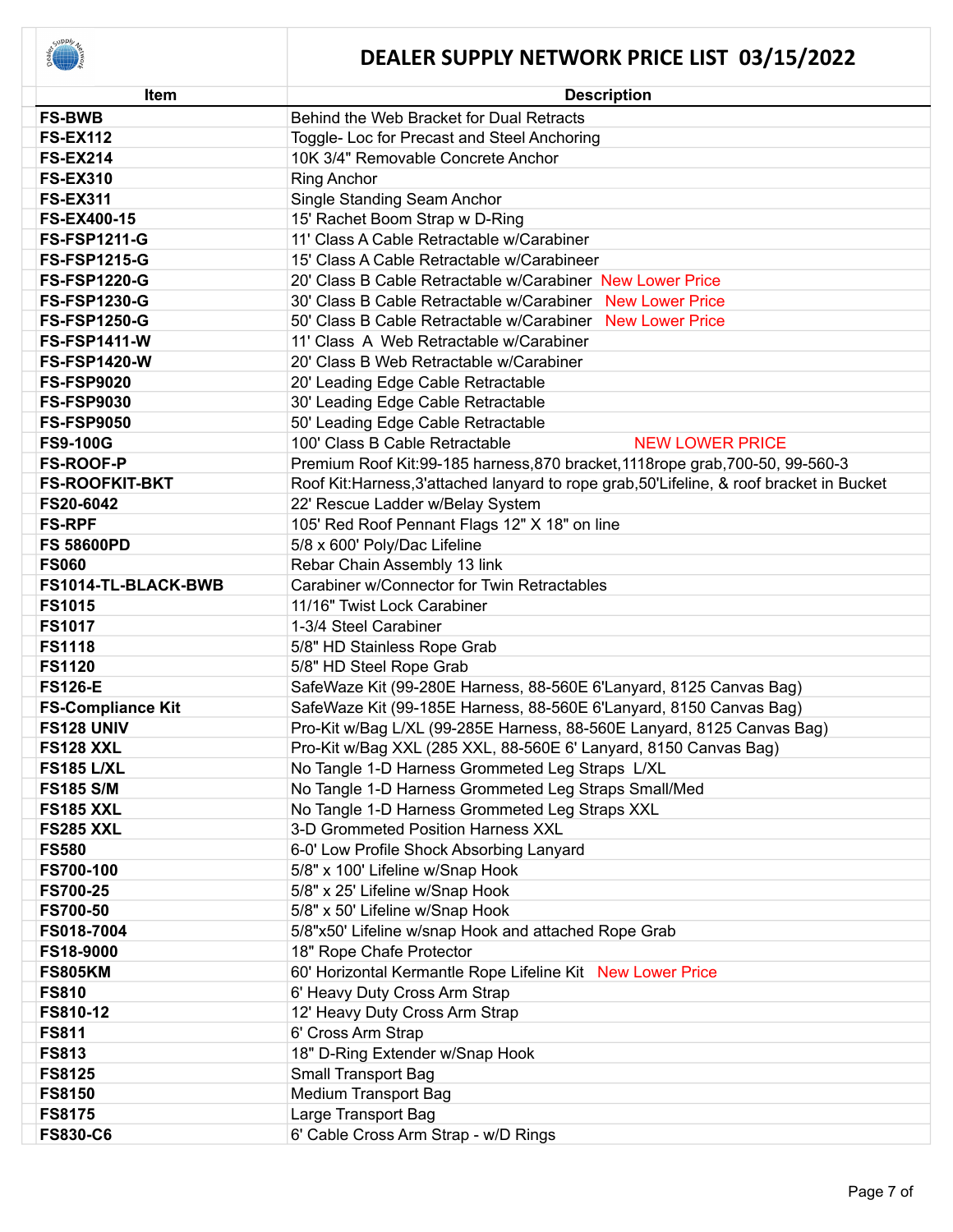

| <b>Item</b>               | <b>Description</b>                                                   |
|---------------------------|----------------------------------------------------------------------|
| <b>FS860</b>              | <b>Premier Beam Anchor</b>                                           |
| <b>FS870</b>              | Reusable H.D. Roof Bracket                                           |
| <b>FS875</b>              | Rope Termination Plate                                               |
| <b>FS876</b>              | Concrete Hole Anchor 3/4"                                            |
| <b>FS88-560E</b>          | 6' High Profile Shock Absorbing Lanyard                              |
| FS88-560E-3               | 3' High Profile Shock Absorbing Lanyard                              |
| FS88-561E/019-2005        | 6' Dual Leg 100% High Profile Lanyard                                |
| <b>FS88-566E</b>          | Dual Leg High Profile Shock Lanyard w/Rebar Hooks (FS88566E)         |
| <b>FS88-660HW</b>         | Heavyweight 6' Lanyard - 400#                                        |
| <b>FS880</b>              | HD 48" Concrete Anchor Strap w/Sleeve                                |
| <b>FS887</b>              | D Bolt Anchor                                                        |
| <b>FS888</b>              | Concrete & Steel D-Ring Anchor                                       |
| <b>FS900</b>              | Parapet Wall Anchor                                                  |
| <b>FS901</b>              | Door & Window Jamb Anchor                                            |
| <b>FS902</b>              | <b>Rescue Support Step</b>                                           |
| <b>FS99-185E</b>          | Single D Harness w/Grommeted Leg Straps Universal size               |
| <b>FS99-185EFD</b>        | Front D Ring Climbing Harness w/Grommetted Leg Straps Universal size |
| <b>FS99-280E</b>          | V-line Single D-Ring Harness Pass Through Leg Straps Universal size  |
| <b>FS99-281HW</b>         | HeavyWeight 3D Harness XXXL 400#                                     |
| <b>FS99-285 UNIV</b>      | 3-D Grommeted Positioning Harness Universal size                     |
| FS99-160L                 | 3-D Construction Harness Large                                       |
| FS99-160 M                | 3-D Construction Harness Med                                         |
| <b>FS99-160 S</b>         | 3-D Construction Harness Small                                       |
| <b>FS99-160 XL</b>        | 3-D Construction Harness XL                                          |
| <b>FS99-160 XXL</b>       | 3-D Construction Harness XXL                                         |
|                           |                                                                      |
| <b>SAFETY BOOT</b>        |                                                                      |
| <b>SB-B12</b>             | Safety Boot PER BOOT, 12 pack                                        |
|                           |                                                                      |
| <b>SHIMS</b>              |                                                                      |
| <b>G-Composite Shim</b>   | Composite Shims 32 12 packs per case                                 |
| <b>G Black2</b>           | 1/4" x 1-1/2" x 2" Black Horseshoe Shim 1000/Case                    |
| G Black312                | 1/4" x 1-1/2" x 3-1/2" Black Horseshoe Shim 1000/case                |
| <b>G Blue2</b>            | 1/16" x 1-1/2" x 2" Blue Horseshoe Shim 1000/case                    |
| G Blue312                 | 1/16" x 1-1/2" x 3-1/2" Blue Horseshoe Shim 1000/case                |
| G Red2                    | 1/8" x 1-1/2" x 2" Red Horseshoe Shim 1000/Case                      |
| <b>G Red312</b>           | 1/8" x 1-1/2" x 3-1/2" Red Horseshoe Shim 1000/Case                  |
| <b>G RegStk</b>           | Reg. Stack 1/16" x 1-7/8" x 3-5/8" 2000/case                         |
| <b>G SP46</b>             | 4" x 6" Super Shim 30/case                                           |
|                           |                                                                      |
| <b>MASONRY DRILL BITS</b> |                                                                      |
| <b>HB18</b>               | 1/8" X 3" Masonry Bit                                                |
| <b>HB316</b>              | 3/16" x 6" Masonry Bit                                               |
| <b>HB14</b>               | 1/4" x 6" Masonry Bit                                                |
| <b>HB38</b>               | 3/8" x 6" Masonry Bit                                                |
| <b>HB516</b>              | 5/16" x 6" Masonry Bit                                               |
| <b>HB12</b>               | 1/2" x 6" Masonry Bit                                                |
| <b>HB58</b>               | 5/8" x 6" Masonry Bit                                                |
| <b>HB34</b>               | 3/4" x 6" Masonry Bit                                                |
| <b>HB78</b>               | 7/8" x 6" Masonry Bit                                                |
| HB1                       | 1" x 6" Masonry Bit                                                  |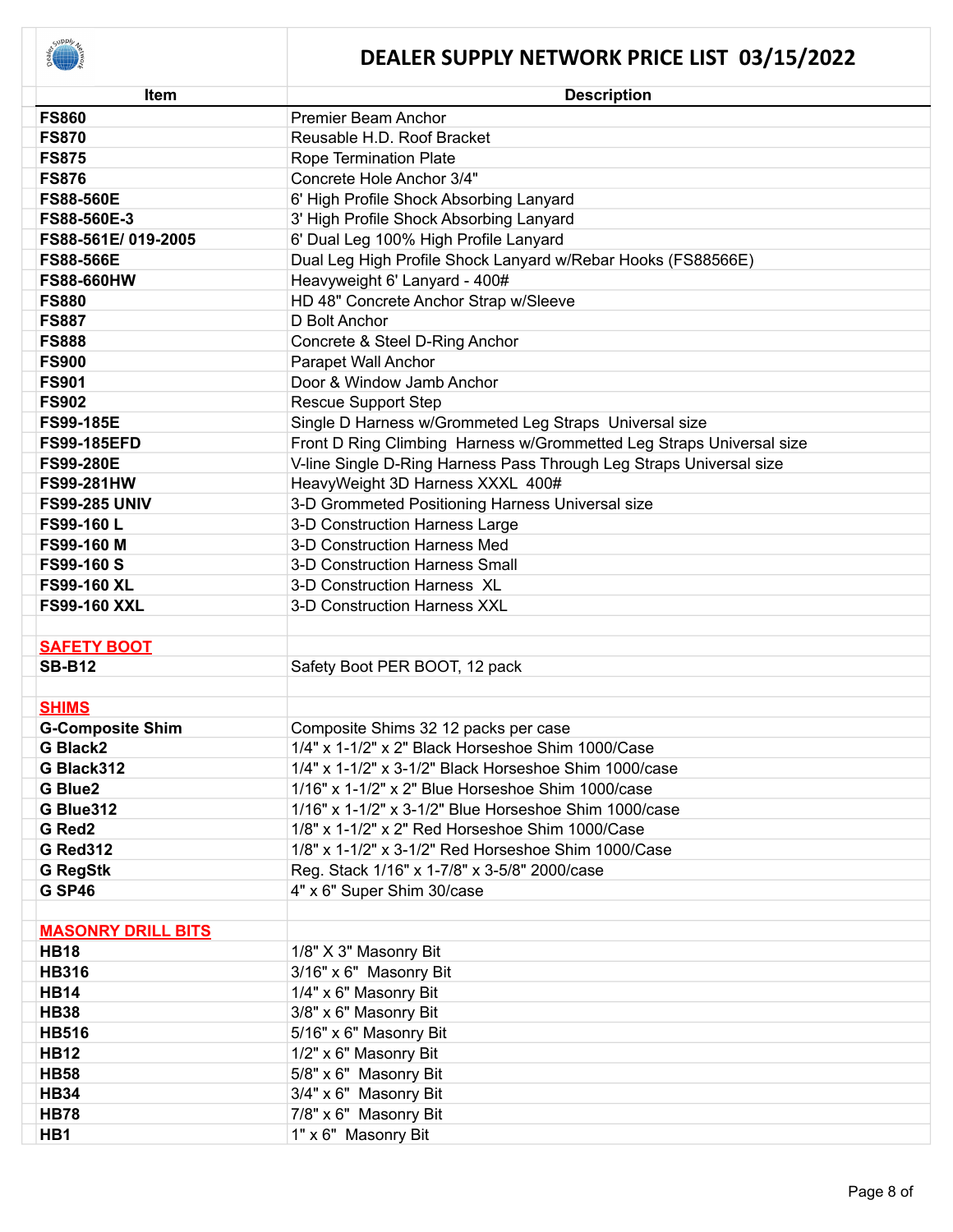

| Item                      | <b>Description</b>                                                         |                     |
|---------------------------|----------------------------------------------------------------------------|---------------------|
| <b>PORCILAN TILE BITS</b> |                                                                            |                     |
| <b>VG3164</b>             | 25 per PK<br>3/16" X 4" V-Groove Tile Drill Bits                           |                     |
| VG3166                    | 3/16" x 6" V-Groove Tile Drill Bits<br>25 per PK                           |                     |
| <b>VG146</b>              | 1/4" x 6" V-Groove Tile Drill Bits<br>25 Per PK                            |                     |
| <b>VPT3164</b>            | 3/16" x 4" V-Groove Tile Drill Bits<br>5 per PK                            |                     |
| <b>SAFETY PRODUCTS</b>    |                                                                            |                     |
| HH-1270-O                 | Sunshield W/ Neck Protector Orange                                         |                     |
| HH-1270-L                 | Sunshield W/ Neck Protector Lime                                           |                     |
| <b>HH-1271-O</b>          | BOONEY HAT Orange w/2" Lime & Silver Stripe                                |                     |
| <b>HH-1272-L</b>          | <b>Neck Shield Lime</b>                                                    |                     |
| HH-1272-O                 | <b>Neck Shield Orange</b>                                                  |                     |
| HH-3940                   | Clear Visor .040 x 8" x 15-1/2" PK of 20                                   |                     |
| <b>HH-3942</b>            | Head Gear w/ Ratchet Adjustment                                            |                     |
| HH-3944                   | Aluminum Visor Bracket                                                     |                     |
| <b>HH-3945</b>            | Full Brim Aluminum Visor Bracket                                           |                     |
| <b>HH-C31000</b>          | Caution Tape 3" X 1000' Yellow -12 rolls per case                          |                     |
| <b>HH-D31000</b>          | Danger Tape 3" X 1000' Red -12 rolls per case                              |                     |
|                           |                                                                            |                     |
| <b>LIFT HARD HATS</b>     |                                                                            | Factory Part#       |
| <b>HHL-BLK</b>            | LIFT Fiber Resin Full Brim Black Hard Hat                                  | HDF-15KG            |
| <b>HHL-CF</b>             | LIFT Carbon Fiber Full Brim Hard Hat Gloss                                 | HDC-15KG            |
| <b>HHL-CF-BC</b>          | LIFT Carbon Fiber Ball Cap Style Gloss Hard Hat                            | HDCC-17KG           |
| HHL-CF-BK/HI-VIZ          | LIFT Carbon Fiber Full Brim 50/50 Black & Hi-Viz Hard Hat                  | <b>HDF-50C-19HC</b> |
| <b>HHL-CF-BK/GREEN</b>    | LIFT Carbon Fiber Full Brim 50/50 Black & Green Hard Hat                   | <b>HDF50C-20GC</b>  |
| <b>HHL-CF-BK/OR</b>       | LIFT Carbon Fiber Full Brim 50/50 Black & Orange Hard Hat                  | <b>HDF50C-19OC</b>  |
| <b>HHL-CF-BK/WH</b>       | LIFT Carbon Fiber Full Brim 50/50 Black & White Hard Hat                   | <b>HDF50C-19WC</b>  |
| <b>HHL-CFM</b>            | LIFT Carbon Fiber Full Brim Matte Finish Hard Hat                          | HDFM-17KG           |
| <b>HHL-CF-JC</b>          | LIFT Carbon Fiber Full Brim Jungle Camo Hard Hat                           | HDC-20CJ            |
| <b>HHL-CFM-BC</b>         | LIFT Carbon Fiber Cap Style Matte Finish Hard Hat                          | HDCM-17MKG          |
| <b>HHL-W-BCV</b>          | LIFT Briggs White Vented Ball Cap Hard Hat<br><b>NEW</b>                   | HBSC-7W             |
| <b>HHL-W-FBV</b>          | LIFT Briggs White Vented Full Brim Hard Hat<br><b>NEW</b>                  | HBFC-7W             |
| <b>HHL-HV</b>             | LIFT Fiber Resin Full Brim Hi-Viz Hard Hat                                 | HDF-18HV            |
| <b>HHL-HV-BC</b>          | LIFT Fiber Resin Cap Style HI-Viz Hard Hat                                 | HDFC-18HV           |
| <b>HHL-NAT</b>            | LIFT Fiber Resin Full Brim Natural Hard Hat                                | HDF-15NG            |
| <b>HHL-NAT-CAMO</b>       | LIFT Fiber Resin Full Brim 50/50 Natural & Desert Camo Hard Hat HDF50-20CD |                     |
| <b>HHL-BK/RED</b>         | LIFT Fiber Resin Full Brim 50/50 Black & Red Hard Hat                      | <b>HDF50-20RD</b>   |
| <b>HHL-NAT-BC</b>         | LIFT Fiber Resin Cap Style Natural Hard Hat                                | HDFC-17NG           |
| <b>HHL-OG</b>             | LIFT Fiber Resin Full Brim Orange Hard Hat                                 | <b>HDF-18OG</b>     |
| <b>HHL-OR-BC</b>          | LIFT Fiber Resin Cap Style Orange Hard Hat                                 | HDFC-18OG           |
| <b>HHL-RHBAND</b>         | Universal Replacement Sweatband for all styles - 2 per pack                | 20-3200V            |
| <b>HHL-RHG</b>            | LIFT Replacement Head Gear for Hard Hat                                    | LS-HDF-18RS         |
| HHL-WH                    | LIFT Fiber Resin Full Brim White Hard Hat                                  | HDF-15WG            |
| <b>HHL-WH-BC</b>          | LIFT Fiber Resin Cap Style White Hard Hat                                  | HDFC-17WG           |
| HHL-20RD                  | Red Reflective Sticker Set for Full Brim Hard Hats                         | HDRD-20RD           |
| HHL-20WH                  | White Reflective Sticker Set for Full Brim Hard Hats                       | HDRD-20WH           |
| HHL-20YL                  | Yellow Reflective Sticker Set for Full Brim Hard Hats                      | HDRD-20YL           |
| <b>DENTEC RESPIRATORS</b> |                                                                            |                     |
| <b>IS-1700</b>            | Ear Plug Uncorded 200pr/Box -10 boxes per case                             |                     |
| IS-1705                   | Ear Plug Corded 100pr/Box - 20 boxes per case                              |                     |
| <b>IS-DM</b>              | N95 2 Strap Dust Masks 20 per Box-12 boxes per case                        |                     |
| <b>IS-DMS</b>             | Single Strap Dust Mask 50 per Box                                          |                     |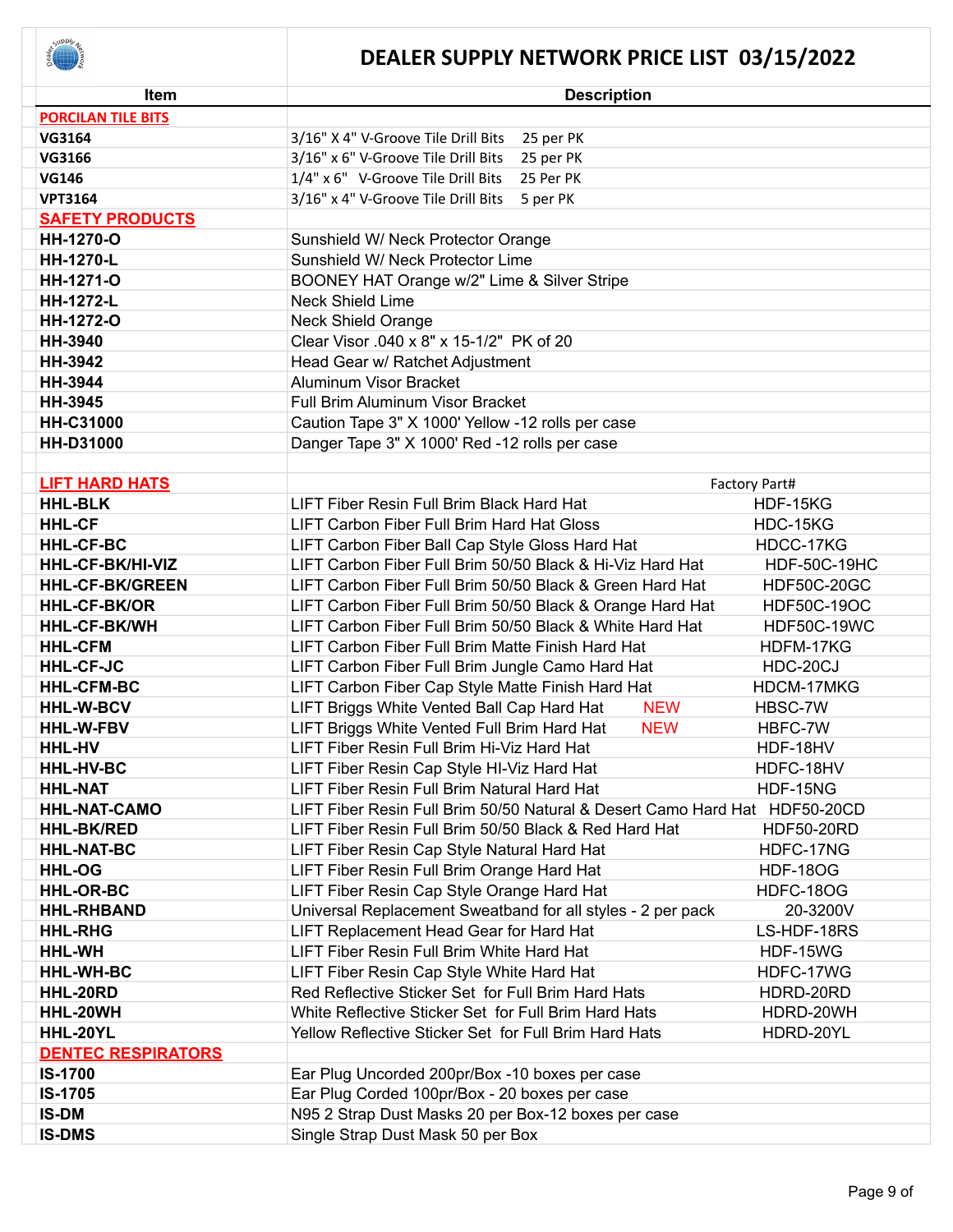

| <b>Item</b>                    | <b>Description</b>                                                      |
|--------------------------------|-------------------------------------------------------------------------|
| <b>IS-DMV</b>                  | N95 2 strap Dust Mask w/Vent 10 per box                                 |
| <b>IS-RESPIRATOR</b>           | P100 1/2 Face Respirator w/Diskit Filter Meets Silica Dust Requirements |
| IS-P100 Filter only            | Diskit P100 Replacement Filter 10 per box                               |
|                                |                                                                         |
| <b>FIRST AID KITS</b>          |                                                                         |
| <b>SK25</b>                    | 25 Man First Aid Kit 10 Kits per case                                   |
| <b>SK50</b>                    | 50 Man First Aid Kit 5 Kits per case                                    |
| <b>GLOVES</b>                  |                                                                         |
| <b>IS-4820L</b>                | Lime/Knit-Blue Latex Glove- Large 12 pairs per pack                     |
| <b>IS-4830</b>                 | Lime/Knit-Black Latex Glove- Large 12 pairs per pack                    |
| <b>IS-4860L</b>                | Iron-Tek Nylon/Lycra w/Nitril coating Large12 pairs per pack            |
| <b>IS-4860XL</b>               | Iron-Tek Nylon/Lycra w/Nitril coating X Large12 pairs per pack          |
| <b>LS-Camo Glove</b>           | LIFT Camo Pro Series Synthetic Leather Palm/Fingers Work Gloves Large   |
| <b>LS-Handler Pro Glove</b>    | LIFT Silicon Infused Palm/Fingers Breathable Stretch Knit Dorsal XXL    |
| LS-SFV-15Y                     | FiberWire Cut Sleeve 1 pair                                             |
| <b>KENT SAFETY LIFEJACKETS</b> |                                                                         |
| K1320                          | M24 Manual Inflatable Lifejacket Orange                                 |
| K1352                          | A/M 24 Rearm Kit for A/M 3071                                           |
| <b>K1508 XXL</b>               | Mesh Deluxe Vest Type III XXLarge                                       |
| <b>K1508 XL</b>                | Mesh Deluxe Vest Type III XLarge                                        |
| K1508L                         | Mesh Deluxe Vest Type III Large                                         |
| K1508 M                        | Mesh Deluxe Vest Type III Medium                                        |
| K1511                          | Type V Nylon Work Vest                                                  |
| K1512                          | Type V Vinyl Dip Work Vest                                              |
| K1522                          | 30" Ring Buoy Orange                                                    |
| K1525                          | Ring Buoy Line Bag 100' Black                                           |
| <b>BIT TIPS AND HOLDERS</b>    |                                                                         |
| <b>B38-Kit</b>                 | 38 Piece Apex Bit Tip Set in HD Case NEW Lower Price                    |
| <b>MBH1412</b>                 | 1/4" x 12" Mag. Bit Holder w/c ring                                     |
| <b>MBH148</b>                  | 1/4" x 8" Mag. Bit Holder w/c ring                                      |
| MBH14L                         | 1/4" x 3" Mag Bit Holder w/c ring                                       |
| MBH14S                         | 1/4" x 2-3/8" Mag Bit Holder w/c ring                                   |
| <b>MBHM146</b>                 | 1/4" x 6" Mag Bit Holder w/screw cap                                    |
| MBHM14L                        | 1/4" x 3" Mag Bit Holder w/screw cap                                    |
| <b>MNS12-S</b>                 | 1/2" x 1-3/4" Magnetic Nut Setter                                       |
| <b>MNS14</b>                   | 1/4" x 2-9/16" Magnetic Nut Setter                                      |
| <b>MNS14-4</b>                 | 1/4" x 4" Magnetic Nut Setter                                           |
| <b>MNS14-6</b>                 | 1/4" x 6" Magnetic Nut Setter                                           |
| <b>MNS14-S</b>                 | 1/4" Short Magnetic Nut Setter                                          |
| <b>MNS38</b>                   | 3/8" x 2-9/16" Magnetic Nut Setter                                      |
| <b>MNS38-4</b>                 | 3/8" x 4" Magnetic Nut Setter                                           |
| <b>MNS38-6</b>                 | 3/8" x 6" Magnetic Nut Setter                                           |
| <b>MNS38-S</b>                 | 3/8" Short Magnetic Nut Setter                                          |
| <b>MNS516</b>                  | 5/16" x 2-9/16" Magnetic Nut Setter                                     |
| <b>MNS516-4</b>                | 5/16" x 4" Magnetic Nut Setter                                          |
| <b>MNS516-6</b>                | 5/16" x 6" Magnetic Nut Setter                                          |
| <b>MNS516-S</b>                | 5/16" Short Magnetic Nut Setter                                         |
| <b>MNS716</b>                  | 7/16" X 2-9/16" Magnetic Nut Setter                                     |
| <b>MNS716-6</b>                | 7/16" x 6" Magnetic Nut Setter                                          |
| <b>MNS716-S</b>                | 7/16" Short Magnetic Nut Setter                                         |
| <b>DWD</b>                     | <b>Drywall Driver Bit</b>                                               |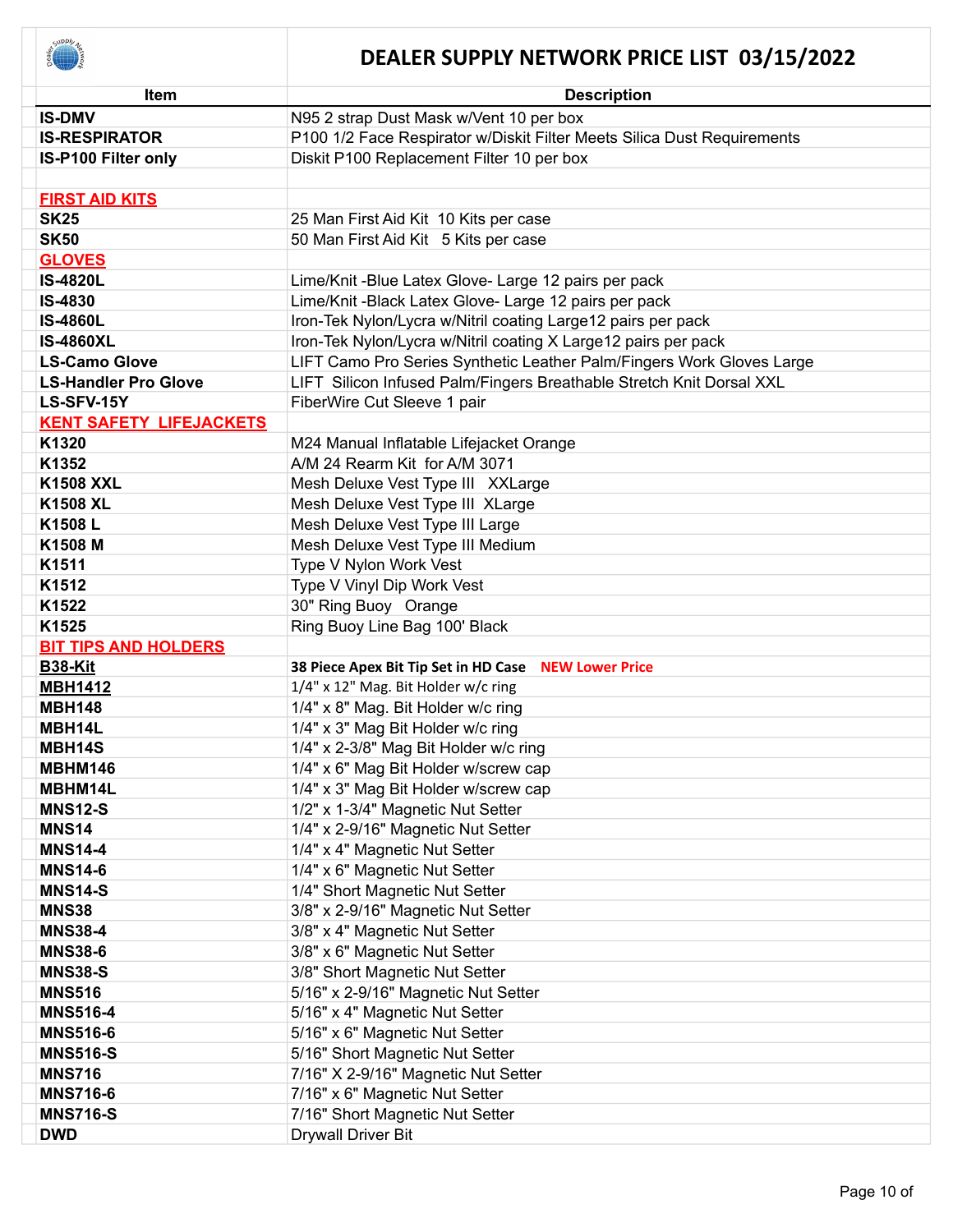| Item             | <b>Description</b>                   |
|------------------|--------------------------------------|
| PH <sub>0</sub>  | "0" Insert bit                       |
| PH <sub>1</sub>  | #1 Phillips Insert Bit               |
| <b>PH1-2</b>     | #1 x 2" Phillips Bit                 |
| PH1-234          | #1 x 2-2/34" Phillips Bit            |
| PH1-312          | #1 x 3-1/2" Phillips Bit             |
| <b>PH1-6</b>     | #1 x 6" Phillips Bit                 |
| PH <sub>2</sub>  | #2 Phillips Insert Bit               |
| <b>PH2-2</b>     | #2 x 2" Phillips Bit                 |
| PH2-234          | #2 x 2-3/4" Phillips Bit             |
| PH2-312          | #2 x 3-1/2" Phillips Bit             |
| <b>PH2-6</b>     | #2 x 6" Phillips Bit                 |
| PH <sub>2R</sub> | #2 Reduced Drywall Bit               |
| PH <sub>3</sub>  | #3 Phillips insert Bit               |
| <b>PH3-2</b>     | #3 x 2" Phillips Bit                 |
| PH3-234          | #3 x 2-3/4" Phillips Bits            |
| PH3-312          | #3 x 3-1/2" Phillips Bit             |
| <b>PH3-6</b>     | #3 x 6" Phillips Bit                 |
| <b>PHI 2-2</b>   | Phillips #2 x 2" IMPACT Bit          |
| <b>PHI 3-2</b>   | Phillips #3 x 2" IMPACT Bit          |
| SI2              | #2 2 Piece Industrial insert Bit     |
| <b>SI2-2</b>     | #2 x 2" 2 Piece Industrial Power Bit |
| <b>SI2-3</b>     | #2 x 3" 2 Piece Industrial Power Bit |
| <b>SI2-4</b>     | #2 x 4" 2 Piece Industrial Power Bit |
| <b>SI2-6</b>     | #2 x 6" 2 Piece Industrial Power Bit |
| <b>SL10</b>      | #10 Slotted Insert Bit               |
| SL <sub>3</sub>  | #3 Slotted Insert Bit                |
| <b>SL4-2</b>     | #4-5 x 2" Slotted Insert Bit         |
| <b>SL45</b>      | #4-5 Slotted Insert Bit              |
| <b>SL45-2</b>    | #4-5 x 2" Slotted Insert Bit         |
| SL <sub>5</sub>  | #5 Slotted Insert Bit                |
| <b>SL68</b>      | #6-8 Slotted Insert Bit              |
| <b>SL68-2</b>    | #6-8 x 2" Slotted Insert Bit         |
| <b>SL812</b>     | #8-12 Slotted Insert Bit             |
| <b>SL812-2</b>   | #8-12 x 2" Slotted Insert Bit        |
| SQ <sub>0</sub>  | #0 Square bit 1/4" drive             |
| SQ1              | #1 Square bit 1/4" drive             |
| <b>SQ1-2</b>     | #1 x 2" Square bit 1/4" drive        |
| <b>SQ1-6</b>     | #1 x 6" Square bit 1/4" drive        |
| SQ <sub>2</sub>  | #2 Square bit 1/4" drive             |
| <b>SQ2-2</b>     | #2 x 2" Square bit 1/4" drive        |
| <b>SQ2-6</b>     | #2 x 6" Square bit 1/4" drive        |
| SQ3              | #3 Square bit 1/4" drive             |
| <b>SQ3-2</b>     | #3 x 2" Square bit 1/4" drive        |
| <b>SQ3-6</b>     | #3 x 6" Square bit 1/4" drive        |
| <b>SQI 2-2</b>   | Square #2 x 2" IMPACT Bit            |
| <b>SQI 3-2</b>   | Square #3 x 2" IMPACT Bit            |
| <b>T20</b>       | T20 Torx Bit 1"                      |
| T <sub>25</sub>  | T25 Torx Bit 1"                      |
| $T25-2$          | T25 x 2" Torx Bit                    |
| $T27-2$          | T27 x 2" Torx Bit                    |
| <b>TX10</b>      | #10 Tamper Proof Torx Bit            |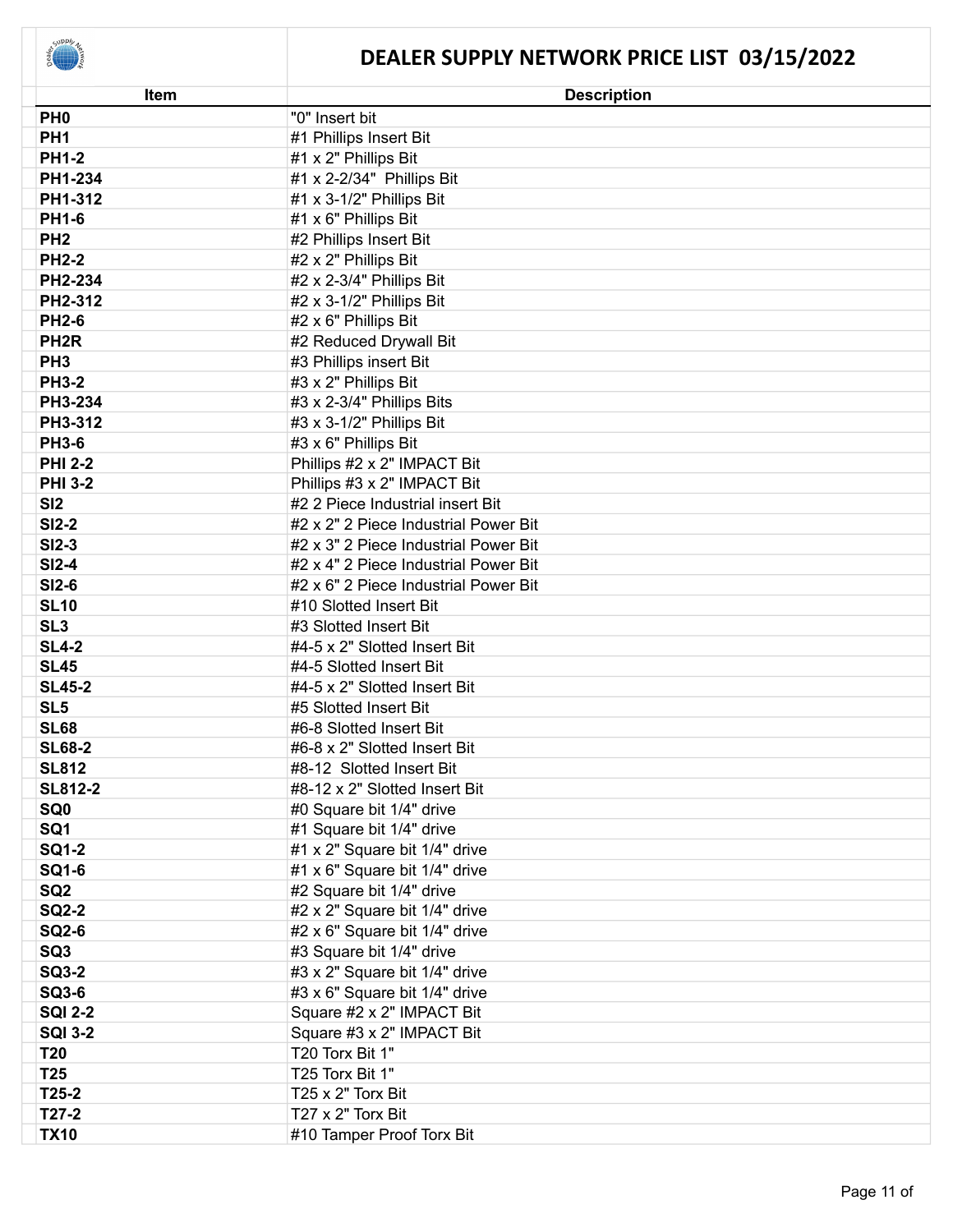

| <b>Item</b>                  | <b>Description</b>                                              |
|------------------------------|-----------------------------------------------------------------|
| <b>TX10-2</b>                | #10 x 2" Tamper Proof Torx Bit                                  |
| <b>TX15</b>                  | #15 Tamper Proof Torx Bit                                       |
| <b>TX15-2</b>                | #15 x 2" Tamper Proof Torx Bit                                  |
| <b>TX20</b>                  | #20 Tamper Proof Torx Bit                                       |
| <b>TX20-2</b>                | #20 x 2" Tamper Proof Torx Bit                                  |
| <b>TX25</b>                  | #25 Tamper Proof Torx Bit                                       |
| <b>TX25-2</b>                | #25 x 2" Tamper Proof Torx Bit                                  |
| <b>TX27</b>                  | #27 Tamper Proof Torx Bit                                       |
| <b>TX27-2</b>                | #27 x 2" Tamper Proof Torx Bit                                  |
| <b>TX30</b>                  | #30 Tamper Proof Torx Bit                                       |
| <b>TX30-2</b>                | #30 x 2" Tamper Proof Torx Bit                                  |
| <b>TX40</b>                  | #40 Tamper Proof Torx Bit                                       |
| <b>TX40-2</b>                | #40 x 2" Tamper Proof Torx Bit                                  |
| <b>HURRICANE BITS</b>        |                                                                 |
| AB <sub>2</sub>              | 2 Piece Machine Screw Anchor Bit w/Straight Shank               |
| <b>WND</b>                   | <b>Wing Nut Driver</b>                                          |
|                              |                                                                 |
| <b>CONCRETE ANCHORS KITS</b> |                                                                 |
| <b>TC1000</b>                | Super Concrete Driver Kit                                       |
| <b>CONCRETE ANCHOR BITS</b>  |                                                                 |
| TC3-312                      | 3/16" x 3-1/2" Tap-Con Bit (10 pack)                            |
| TC3-412                      | 3/16" x 4-1/2" Tap-Con Bit (10 pack)                            |
| TC3-512                      | 3/16" x 5-1/2" Tap-Con Bit (10 pack)                            |
| TC3-612                      | 3/16" x 6-1/2" Tap-Con Bit (10 pack)                            |
| <b>TC3-7H</b>                | 3/16" x 7" SDS Hex shank (TC) Bit                               |
| <b>TC5-312</b>               | 5/32" x 3-1/2" Tap-Con Bit (10 pack)                            |
| <b>TC5-412</b>               | 5/32" x 4-1/2" Tap-Con Bit (10 pack)                            |
| <b>TC5-512</b>               | 5/32" x 5-1/2" Tap-Con Bit (10 pack)                            |
| <b>TC5-612</b>               | 5/32" x 6-1/2" Tap-Con Bit (10 pack)                            |
| <b>TC5-7H</b>                | 5/32" x 7" SDS Hex shank (TC) Bit                               |
| <b>TCSL</b>                  | TC Sleeve ONLY for TC1000                                       |
| <b>BAND SAW BLADES</b>       |                                                                 |
| <b>MK-PB271216</b>           | 27-3/16" Portaband Blade 12/16T 3-PK Milwaukee M12V             |
| <b>MK-PB281216</b>           | <b>Bosch</b><br>28-13/16" Portaband Blade 12/16T 3-PK           |
| MK-PB351216                  | 35-3/8" PortaBand Blade<br>12/16T 3-PK<br><b>Milwaukee M18V</b> |
| <b>MK-PB321216</b>           | 32-7/8" PortaBand Blade<br>12/16T 3-PK                          |
| <b>MK-PB35811</b>            | 35-3/8" Portaband Blade<br>8/11T 3-PK<br><b>Milwaukee M18V</b>  |
| <b>MK-PB441216</b>           | 44-7/8" Portaband Blade<br>12/16T 3-PK                          |
| <b>MK-PB441418</b>           | 44-7/8" Portaband Blade<br>14/18T 3-PK                          |
| <b>MK-PB4418W</b>            | 44-7/8" Portaband Blade<br>18W 3-PK                             |
| <b>MK-PB442024</b>           | 20/24T 3-PK<br>44-7/8" Portaband Blade                          |
| <b>MK-PB44811</b>            | 44-7/8" Portaband Blade<br>8/11T 3-PK                           |
| <b>RECIP BLADES</b>          |                                                                 |
| <b>MK-RB618-T25</b>          | 6" x 18T x.035 Recip Blade 25 PK METAL                          |
| <b>MK-RB1218-T25</b>         | 12" x 18T x.035 Recip Blade 25 PK METAL                         |
| <b>MK-RBWP64214-T25</b>      | 6" x 14T x.042 Recip Blade 25 PK METAL                          |
| <b>MK-RBWP94214-T25</b>      | 9" x 14T x.042 Recip Blade 25 PK METAL                          |
| <b>MK-RBWP124214T25</b>      | 12" x 14T x .042 Recip Blade 25 PK METAL                        |
| MK-RB95006-T25               | 9" x 6T x.050 Recip Blade 25 PK WOOD                            |
| MK-RB12506-T25               | 12" x 6T x.050 Recip Blade 25 PK WOOD                           |
| <b>MK-RBR662811T20</b>       | 6" x 8/11 x .062 Recip Blade 20 PK DEMO FOR WOOD/METAL          |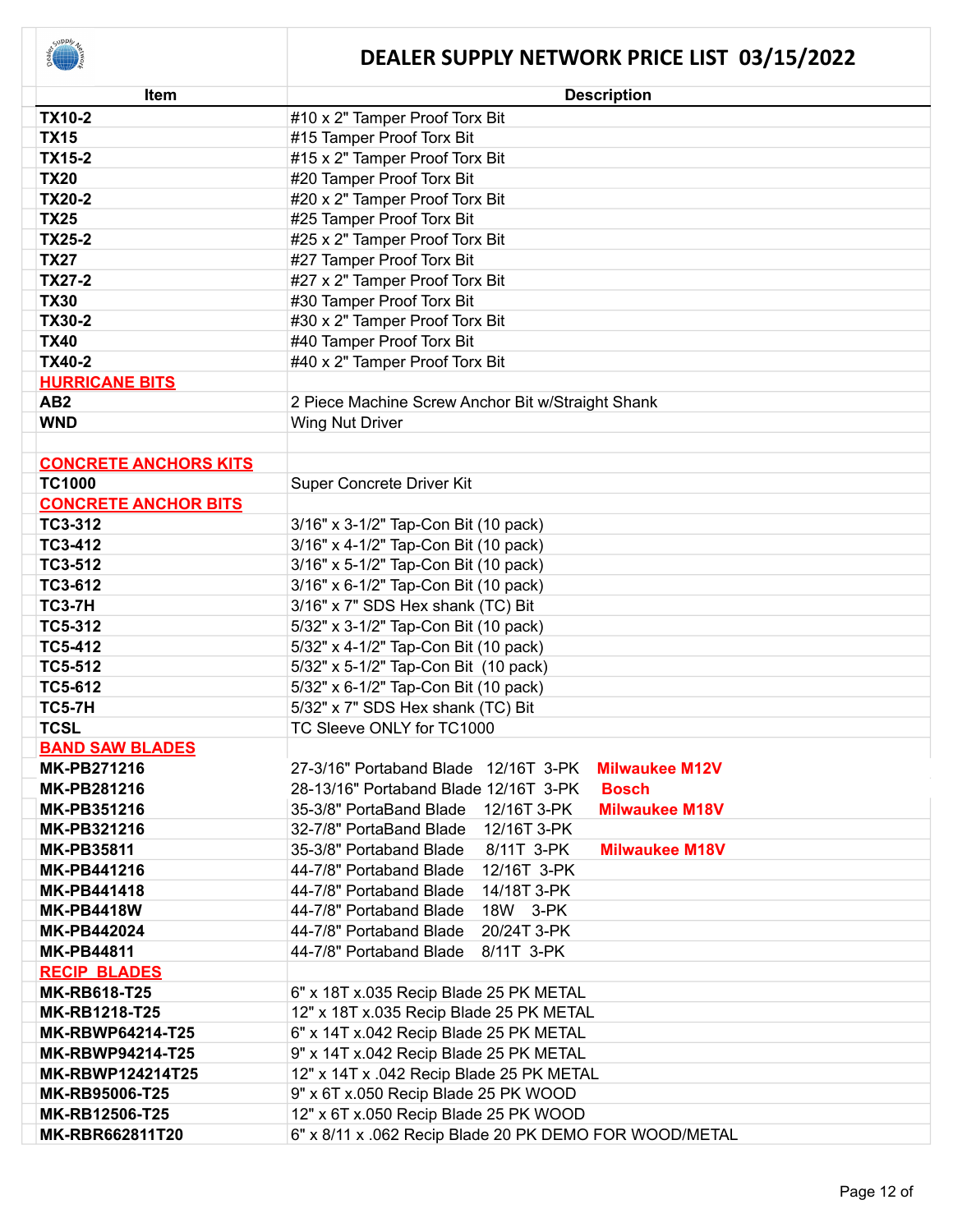| Item                           | <b>Description</b>                                                          |
|--------------------------------|-----------------------------------------------------------------------------|
| MK-RBR962811T20                | 9" x 8/11 x .062 Recip Blade 20 PK DEMO FOR WOOD/METAL                      |
| MK-RBCTR608-1                  | 6" X 8T CARBIDE Tooth Recip Blade 1 PK                                      |
| MK-RBCTR908-1                  | 9" x 8T CARBIDE Tooth Recip Blade 1 PK                                      |
| <b>CIRCULAR SAW BLADES</b>     |                                                                             |
| <b>MB714</b>                   | 7-1/4" Carbide Saw Blade Bulk 25 PK                                         |
| <b>CSM6505658CLAC</b>          | Morse 6-1/2"x 56T-Aluminum Cutting Blade                                    |
| <b>CSM72560NAC</b>             | Morse 7-1/4"x 60T-Aluminum Cutting Blade                                    |
| <b>CSM848NSC</b>               | Morsec 8" x 48T - Steel Cutting Blade                                       |
| <b>AMMD10-105</b>              | Amana AGE 10" x 100T-Aluminum Cutting Blade                                 |
| <b>AMMD12-105</b>              | Amana AGE 12" x 100T Aluminum Cutting Blade                                 |
| <b>GRINDING WHEELS Z STYLE</b> |                                                                             |
| <b>MZ412</b>                   | 4-1/2" Z Silicone Carbide Grinding Wheel 10pk<br>price each                 |
| MZ7                            | 7" Z Silicone Carbide Grinding Wheel 10pk<br>price each                     |
| <b>LASERS + ACCESSORIES</b>    |                                                                             |
| PL-SPDL24                      | 24" Digital Smart Level<br><b>NEW ITEM</b>                                  |
| <b>PL-SP DL48</b>              | 48" Digital Smart Level<br><b>NEW ITEM</b>                                  |
| <b>PL-SP 24X</b>               | SitePro Auto Level 24 Power w/case                                          |
| PL-SP16                        | 16' Grade Rod in Inches                                                     |
| PL-SP16T                       | 16' Grade Rod in 10ths                                                      |
| <b>PL-SP Tri-Rod Kit</b>       | Tripod and 16' Grade Rod in Inches (with purchase of laser)                 |
| <b>PL-SP Tripod</b>            | Tripod 5/8"-11 W/Quick lock                                                 |
| PL-SP HVR 505R                 | SitePro KS100HV (HVR 505R) Red Beam Rotary Laser Kit                        |
| PL-SP KS100H                   | SitePro KS100 H (HR 1000R) Red Beam Rotary Laser Kit Horizontal only        |
| PLS 3RZ                        | PLS 3 RED Point Laser Tool & Pouch                                          |
| PLS 3GZ                        | PLS 3 GREEN Point Laser Tool & Pouch                                        |
| PLS 3R KIT                     | PLS 3 RED Point Kit w/Wall Bracket and Floor Bracket                        |
| PLS 3G KIT                     | PLS 3 GREEN Point Laser Kit                                                 |
| <b>PLS 180 RZ</b>              | PLS180 RED Beam Laser Tool W/ Tool & Pouch Only                             |
| <b>PLS 180 GZ</b>              | PLS 180 GREEN Beam Laser Tool W/ Tool & Pouch Only                          |
| PLS 180 R RBP Kit              | PLS 180 RED Beam Laser w/Re-Chargable Battery Pack Kit                      |
| PLS 180G RBP Kit               | PLS 180 GREEN Beam Laser w/Re-Chargable Battery Pack Kit                    |
| PLS 5RZ                        | PLS 5 RED New 5 Point Tool & Pouch only                                     |
| <b>PLS 5R Kit</b>              | PLS 5 RED Point Laser Kit W/Pouch, L-Bracket,Floor Stand and Case           |
| PLS 5G Kit                     | PLS 5 Green Point Laser Kit W/Pouch, L-Bracket,Floor Stand and Case         |
| PLS 6 GZ                       | PLS 6 GREEN Combo Cross Beam & 4 point Laser w/Pouch                        |
| PLS 6RZ                        | PLS 6 RED Combo Cross Beam & 4 point Laser w/Pouch                          |
| PLS 6R RBP Kit                 | PLS 6 RED Combo Cross Beam & 4 point Laser Kit w/Rechargable Battery Pack   |
| PLS 6G RBP Kit                 | PLS 6 GREEN Combo Cross Beam & 4 point Laser Kit w/Rechargable Battery Pack |
| <b>PLS 3-360 G Kit</b>         | PLS 3-360 GREEN Laser Kit w/ Case and Bracket                               |
| <b>PLS-21015</b>               | Re-Chargeable Battery Pack for HR 1000, HVR505                              |
| <b>PLS 20351</b>               | Tripod Adaptor 1/4-20 to 5/8-11                                             |
| <b>PLS 20513</b>               | Elevator Tripod w/ 5/8"x11 thread                                           |
| <b>PLS 21016</b>               | Alkaline Battery Pack for HR 1000, HVR505                                   |
| <b>PLS 60533</b>               | SLD DETECTOR FOR 180, 4, 360, 90. old style                                 |
| <b>PLS MLB</b>                 | Magnetic Wall Bracket for PLS 3,5,6,180                                     |
| <b>ST-Red Laser</b>            | <b>Red Laser Glasses</b>                                                    |
|                                |                                                                             |
| <b>RELTON PRODUCTS</b>         |                                                                             |
| <b>GRT3-4</b>                  | 3/16" x 4" Groo-v Bit 10 pack                                               |
| <b>GRT3-6</b>                  | 3/16" x 6" Groo-V Bit 10 Pack                                               |
| <b>GRT4-6</b>                  | 1/4" x 6" Groo-V Bit 10 Pack                                                |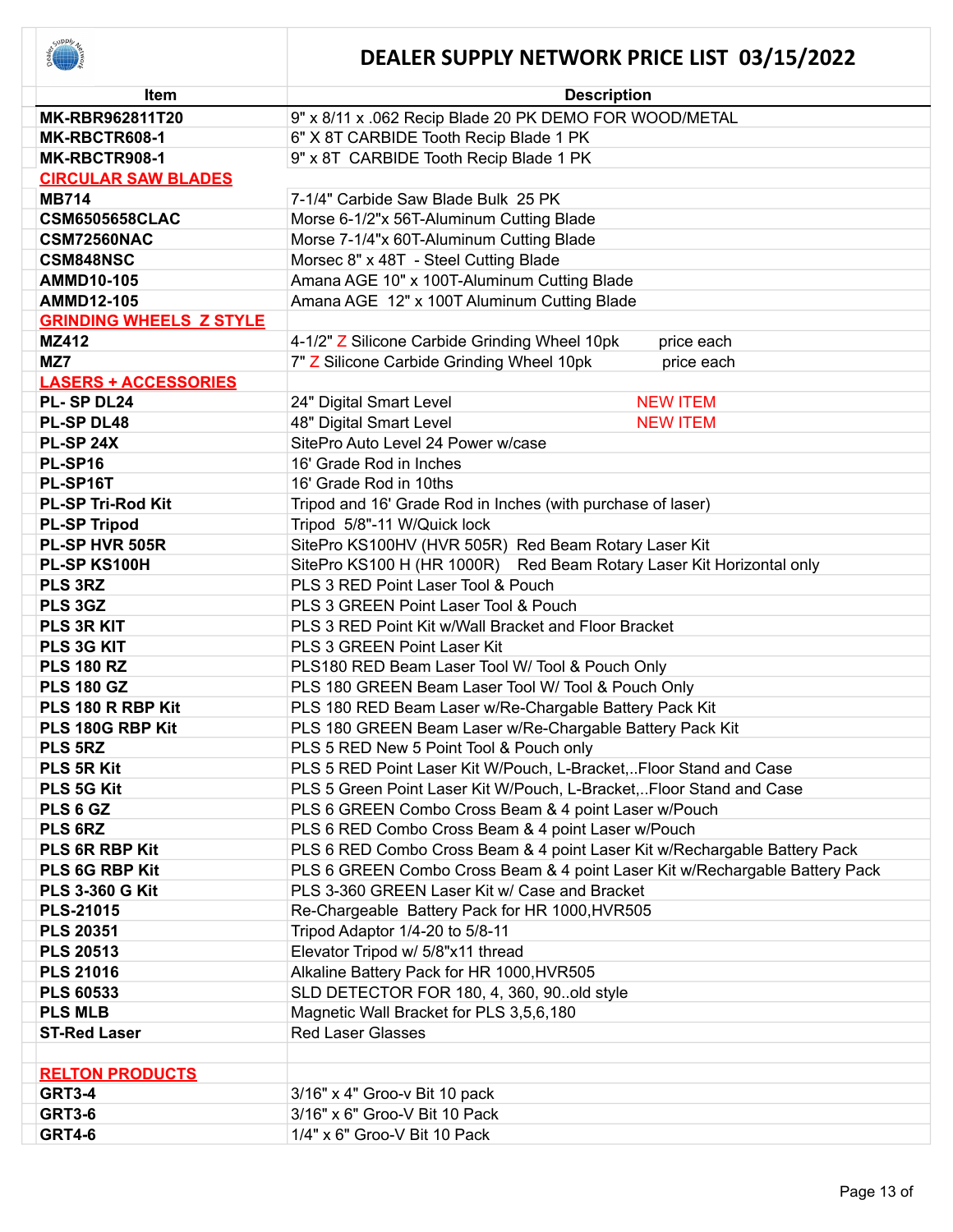

| <b>REBAR CUTTERS</b><br>ITM-RB38<br>3/8"X8" Rebar Cutter Straight Shank<br>ITM-RB12<br>1/2"X12" Rebar Cutter Straight Shank<br>ITM-RB916<br>9/16"X12" Rebar Cutter Straight Shank<br>ITM-RB58<br>5/8"X12" Rebar Cutter Straight Shank<br>ITM-RB34<br>3/4"X12" Rebar Cutter Straight Shank<br>ITM-RB78<br>7/8"X12" Rebar Cutter Straight Shank<br><b>SDS SHANKS</b><br><b>ITM-RBS6</b><br>3/8"X8" SDS Rebar Cutter<br><b>ITM-RBS8</b><br>1/2"x12" SDS Rebar Cutter<br><b>ITM-RBS9</b><br>9/16"x12" SDS Rebar Cutter<br>ITM-RBS10<br>5/8"x12" SDS Rebar Cutter<br>ITM-RBS12<br>3/4"x12" SDS Rebar Cutter<br>ITM-RBS14<br>7/8"x12" SDS Rebar Cutter<br><b>RAYOVAC BATTERIES</b><br><b>RV-9V6</b><br>Rayovac Ultra-Pro 9V 6 Pack<br>Rayovac Ultra-Pro AA 24 Pack<br>RV-AA24<br><b>RV-AA8</b><br>Rayovac Ultra-Pro AA 8 Pack<br>Rayovac Ultra-Pro AAA 24 Pack<br>RV-AAA24<br>Rayovac Ultra-Pro AAA 8 Pack<br><b>RV-AAA8</b><br><b>RV-C12</b><br>Rayovac Ultra-Pro C 12 Pack |
|------------------------------------------------------------------------------------------------------------------------------------------------------------------------------------------------------------------------------------------------------------------------------------------------------------------------------------------------------------------------------------------------------------------------------------------------------------------------------------------------------------------------------------------------------------------------------------------------------------------------------------------------------------------------------------------------------------------------------------------------------------------------------------------------------------------------------------------------------------------------------------------------------------------------------------------------------------------------|
|                                                                                                                                                                                                                                                                                                                                                                                                                                                                                                                                                                                                                                                                                                                                                                                                                                                                                                                                                                        |
|                                                                                                                                                                                                                                                                                                                                                                                                                                                                                                                                                                                                                                                                                                                                                                                                                                                                                                                                                                        |
|                                                                                                                                                                                                                                                                                                                                                                                                                                                                                                                                                                                                                                                                                                                                                                                                                                                                                                                                                                        |
|                                                                                                                                                                                                                                                                                                                                                                                                                                                                                                                                                                                                                                                                                                                                                                                                                                                                                                                                                                        |
|                                                                                                                                                                                                                                                                                                                                                                                                                                                                                                                                                                                                                                                                                                                                                                                                                                                                                                                                                                        |
|                                                                                                                                                                                                                                                                                                                                                                                                                                                                                                                                                                                                                                                                                                                                                                                                                                                                                                                                                                        |
|                                                                                                                                                                                                                                                                                                                                                                                                                                                                                                                                                                                                                                                                                                                                                                                                                                                                                                                                                                        |
|                                                                                                                                                                                                                                                                                                                                                                                                                                                                                                                                                                                                                                                                                                                                                                                                                                                                                                                                                                        |
|                                                                                                                                                                                                                                                                                                                                                                                                                                                                                                                                                                                                                                                                                                                                                                                                                                                                                                                                                                        |
|                                                                                                                                                                                                                                                                                                                                                                                                                                                                                                                                                                                                                                                                                                                                                                                                                                                                                                                                                                        |
|                                                                                                                                                                                                                                                                                                                                                                                                                                                                                                                                                                                                                                                                                                                                                                                                                                                                                                                                                                        |
|                                                                                                                                                                                                                                                                                                                                                                                                                                                                                                                                                                                                                                                                                                                                                                                                                                                                                                                                                                        |
|                                                                                                                                                                                                                                                                                                                                                                                                                                                                                                                                                                                                                                                                                                                                                                                                                                                                                                                                                                        |
|                                                                                                                                                                                                                                                                                                                                                                                                                                                                                                                                                                                                                                                                                                                                                                                                                                                                                                                                                                        |
|                                                                                                                                                                                                                                                                                                                                                                                                                                                                                                                                                                                                                                                                                                                                                                                                                                                                                                                                                                        |
|                                                                                                                                                                                                                                                                                                                                                                                                                                                                                                                                                                                                                                                                                                                                                                                                                                                                                                                                                                        |
|                                                                                                                                                                                                                                                                                                                                                                                                                                                                                                                                                                                                                                                                                                                                                                                                                                                                                                                                                                        |
|                                                                                                                                                                                                                                                                                                                                                                                                                                                                                                                                                                                                                                                                                                                                                                                                                                                                                                                                                                        |
|                                                                                                                                                                                                                                                                                                                                                                                                                                                                                                                                                                                                                                                                                                                                                                                                                                                                                                                                                                        |
|                                                                                                                                                                                                                                                                                                                                                                                                                                                                                                                                                                                                                                                                                                                                                                                                                                                                                                                                                                        |
|                                                                                                                                                                                                                                                                                                                                                                                                                                                                                                                                                                                                                                                                                                                                                                                                                                                                                                                                                                        |
|                                                                                                                                                                                                                                                                                                                                                                                                                                                                                                                                                                                                                                                                                                                                                                                                                                                                                                                                                                        |
|                                                                                                                                                                                                                                                                                                                                                                                                                                                                                                                                                                                                                                                                                                                                                                                                                                                                                                                                                                        |
| RV-C6<br>Rayovac Ultra-Pro C 6 Pack                                                                                                                                                                                                                                                                                                                                                                                                                                                                                                                                                                                                                                                                                                                                                                                                                                                                                                                                    |
| <b>RV-D12</b><br>Rayovac Ultra-Pro D 12 Pack                                                                                                                                                                                                                                                                                                                                                                                                                                                                                                                                                                                                                                                                                                                                                                                                                                                                                                                           |
| RV-D6<br>Rayovac Ultra-Pro D 6 Pack                                                                                                                                                                                                                                                                                                                                                                                                                                                                                                                                                                                                                                                                                                                                                                                                                                                                                                                                    |
| <b>SHIP AUGERS</b>                                                                                                                                                                                                                                                                                                                                                                                                                                                                                                                                                                                                                                                                                                                                                                                                                                                                                                                                                     |
| 11/16" x 18" Ship Auger Bit<br>SA111618                                                                                                                                                                                                                                                                                                                                                                                                                                                                                                                                                                                                                                                                                                                                                                                                                                                                                                                                |
| 1-1/2" x 18" Ship Auger Bit<br><b>SA11218</b>                                                                                                                                                                                                                                                                                                                                                                                                                                                                                                                                                                                                                                                                                                                                                                                                                                                                                                                          |
| 1-1/4" x 18" Ship Auger Bit<br><b>SA11418</b>                                                                                                                                                                                                                                                                                                                                                                                                                                                                                                                                                                                                                                                                                                                                                                                                                                                                                                                          |
| 1" x 18" Ship Auger Bit<br><b>SA118</b>                                                                                                                                                                                                                                                                                                                                                                                                                                                                                                                                                                                                                                                                                                                                                                                                                                                                                                                                |
| 1-1/8" x 18" Ship Auger Bit<br><b>SA11818</b>                                                                                                                                                                                                                                                                                                                                                                                                                                                                                                                                                                                                                                                                                                                                                                                                                                                                                                                          |
| 1/2" x 18" Ship Auger Bit<br><b>SA1218</b>                                                                                                                                                                                                                                                                                                                                                                                                                                                                                                                                                                                                                                                                                                                                                                                                                                                                                                                             |
| SA131618<br>13/16" x 18" Ship Auger Bit                                                                                                                                                                                                                                                                                                                                                                                                                                                                                                                                                                                                                                                                                                                                                                                                                                                                                                                                |
| 1-3/8" x 18" Ship Auger Bit<br>SA13818                                                                                                                                                                                                                                                                                                                                                                                                                                                                                                                                                                                                                                                                                                                                                                                                                                                                                                                                 |
| 15/16" x 18" Ship Auger Bit<br>SA151618                                                                                                                                                                                                                                                                                                                                                                                                                                                                                                                                                                                                                                                                                                                                                                                                                                                                                                                                |
| 3/4" x 18" Ship Auger Bit<br><b>SA3418</b>                                                                                                                                                                                                                                                                                                                                                                                                                                                                                                                                                                                                                                                                                                                                                                                                                                                                                                                             |
| 3/8" x 18" Ship Auger Bit<br><b>SA3818</b>                                                                                                                                                                                                                                                                                                                                                                                                                                                                                                                                                                                                                                                                                                                                                                                                                                                                                                                             |
| 5/8" x 18" Ship Auger<br><b>SA5818</b>                                                                                                                                                                                                                                                                                                                                                                                                                                                                                                                                                                                                                                                                                                                                                                                                                                                                                                                                 |
| 7/16" x 18" Ship Auger Bit<br><b>SA71618</b>                                                                                                                                                                                                                                                                                                                                                                                                                                                                                                                                                                                                                                                                                                                                                                                                                                                                                                                           |
| 7/8" x 18" Ship Auger Bit<br><b>SA7818</b>                                                                                                                                                                                                                                                                                                                                                                                                                                                                                                                                                                                                                                                                                                                                                                                                                                                                                                                             |
| 9/16" x 18" Ship Auger Bit<br>SA91618                                                                                                                                                                                                                                                                                                                                                                                                                                                                                                                                                                                                                                                                                                                                                                                                                                                                                                                                  |
| 12" Ship Auger Extension<br><b>SAE12</b>                                                                                                                                                                                                                                                                                                                                                                                                                                                                                                                                                                                                                                                                                                                                                                                                                                                                                                                               |
| <b>SAE18</b><br>18" Ship Auger Extension                                                                                                                                                                                                                                                                                                                                                                                                                                                                                                                                                                                                                                                                                                                                                                                                                                                                                                                               |
| <b>SAE24</b><br>24" Ship Auger Extension                                                                                                                                                                                                                                                                                                                                                                                                                                                                                                                                                                                                                                                                                                                                                                                                                                                                                                                               |
| <b>SPADE BITS</b>                                                                                                                                                                                                                                                                                                                                                                                                                                                                                                                                                                                                                                                                                                                                                                                                                                                                                                                                                      |
| SB <sub>1</sub><br>1" x 6" Wood Bit                                                                                                                                                                                                                                                                                                                                                                                                                                                                                                                                                                                                                                                                                                                                                                                                                                                                                                                                    |
| <b>SB1-16</b><br>1" x 16" Wood Bit                                                                                                                                                                                                                                                                                                                                                                                                                                                                                                                                                                                                                                                                                                                                                                                                                                                                                                                                     |
| 1-1/16" x 6" Wood Bit<br><b>SB1116</b>                                                                                                                                                                                                                                                                                                                                                                                                                                                                                                                                                                                                                                                                                                                                                                                                                                                                                                                                 |
| <b>SB112</b><br>1-1/2" x 6" Wood Bit                                                                                                                                                                                                                                                                                                                                                                                                                                                                                                                                                                                                                                                                                                                                                                                                                                                                                                                                   |
| <b>SB114</b><br>1-1/4" x 6" Wood Bit                                                                                                                                                                                                                                                                                                                                                                                                                                                                                                                                                                                                                                                                                                                                                                                                                                                                                                                                   |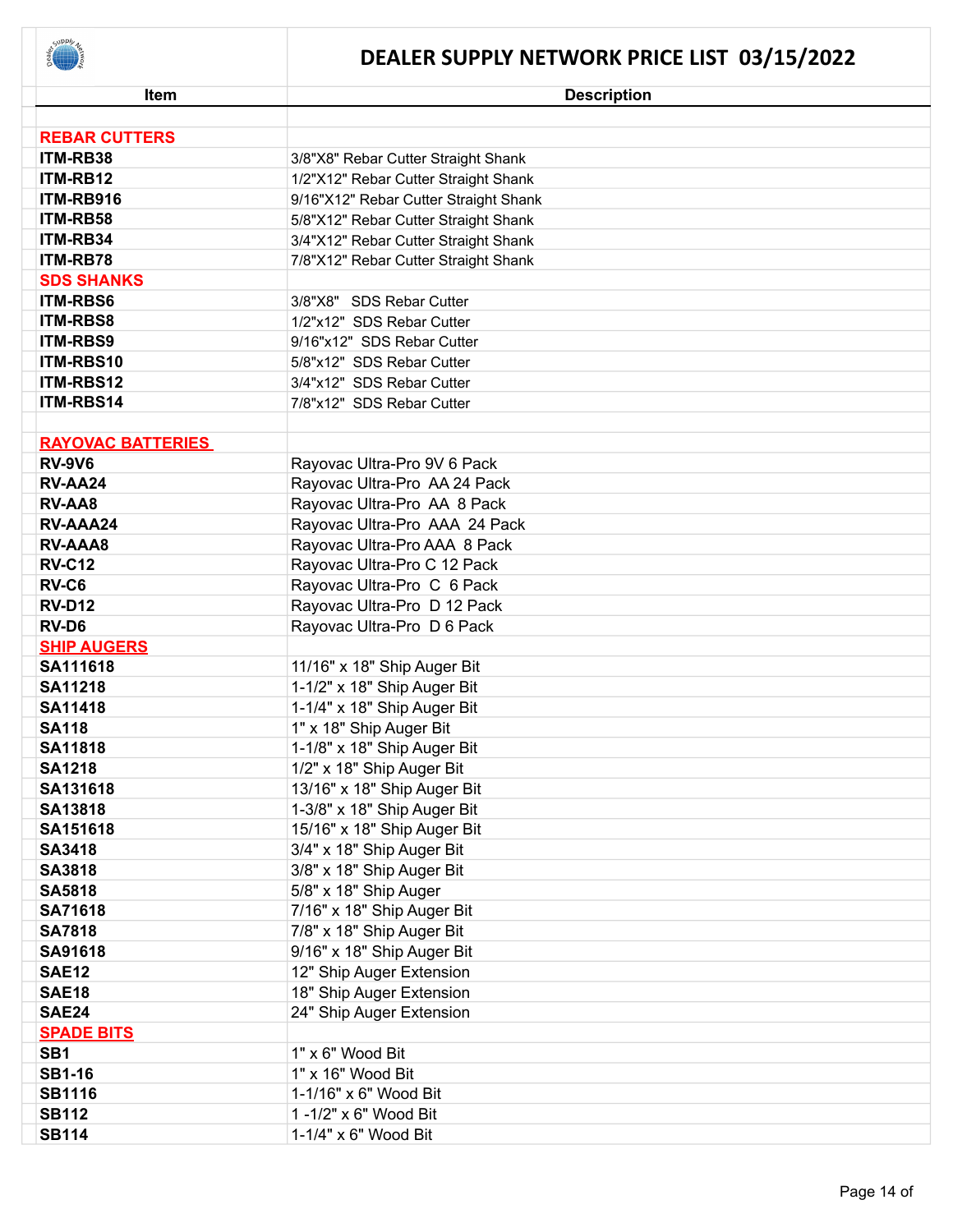| <b>Item</b>                                     | <b>Description</b>                                                             |
|-------------------------------------------------|--------------------------------------------------------------------------------|
| <b>SB118</b>                                    | 1-1/8" x 6" Wood Bit                                                           |
| <b>SB12</b>                                     | 1/2" x 6" Wood Bit                                                             |
| <b>SB12-16</b>                                  | 1/2" x 16" Wood Bit                                                            |
| <b>SB1316</b>                                   | 1-3/16" x 6" Wood Bit                                                          |
| <b>SB138</b>                                    | 1-3/8" x 6" Wood Bit                                                           |
| <b>SB14</b>                                     | 1/4 x 6" Wood Bit                                                              |
| <b>SB14-16</b>                                  | 1/4" x 16" Wood Bit                                                            |
| <b>SB1516</b>                                   | 15/16" x 6" Wood Bit                                                           |
| <b>SB34</b>                                     | 3/4" x 6" Wood Bit                                                             |
| SB34-16                                         | 3/4" x 16" Wood Bit                                                            |
| <b>SB38</b>                                     | 3/8 x 6" Wood Bit                                                              |
| <b>SB38-16</b>                                  | 3/8" x 16" Wood Bit                                                            |
| <b>SB516</b>                                    | 5/16" x 6" Wood Bit                                                            |
| <b>SB58</b>                                     | 5/8" x 6" Wood Bit                                                             |
| <b>SB58-16</b>                                  | 5/8" x 16" Wood Bit                                                            |
| <b>SB716</b>                                    | 7/16" x 6" Wood Bit                                                            |
| <b>SB78</b>                                     | 7/8" x 6" Wood Bit                                                             |
| <b>SB78-16</b>                                  | 7/8" x 16" Wood Bits                                                           |
| <b>SB916</b>                                    | 9/16" x 6" Wood Bit                                                            |
| <b>SBE12</b>                                    | 12" Bit Extension                                                              |
| SBE6                                            | 6" Bit Extension                                                               |
| <b>TOTER TILT TRUCKS</b>                        | <b>BUY THREE, FREIGHT IS FREE</b>                                              |
| <b>UT050</b>                                    | 1/2 Cubic Yard Tilt Truck<br>prepaid on 3 Trash Carts any mix                  |
| <b>UT010</b>                                    | prepaid on 3 Trash Carts any mix<br>1 Cubic Yard Tilt Truck                    |
| <b>UT105</b>                                    | 1/2 Cubic Yard LID                                                             |
| <b>UT110</b>                                    | 1 Cubic Yard LID                                                               |
| <b>UT-Cart</b>                                  | HD Utility 40.7" x 25.6" x 33.5" Cart<br>Ship only on Pallet Orders            |
| UT-ANA 48                                       | Two Wheel 48 Gal Trash Barrel 28.8" x 23.5" x 37.5" Ship only on Pallet Orders |
| <b>SAFETY VESTS</b>                             |                                                                                |
| $V-1215-O$                                      | Economy Safety Vest w/1" Reflective Stripe ORANGE Universal                    |
| V-1284-O-LG*                                    | Class II Mesh Vest 5 Pkt w/2" Reflective Stripe ORANGE LG                      |
| V-1284-O-M*                                     | Class II Mesh Vest 5 Pkt w/2" Reflective stripe ORANGE Med                     |
| V-1284-O-XL*                                    | Class II Mesh Vest 5 Pkt w/2" Reflective Stripe ORANGE XL                      |
| V-1284-O-XXL*                                   | Class II Mesh Vest 5 Pkt w/2" Reflective Stripe ORANGE XXL                     |
| V-1287-LZ Large                                 | Class II Mesh Vest 6 Pkt LIME L w/4"Orange+2"Silver Stripe Zipper Closure      |
| V-1287-LZ Med                                   | Class II Mesh Vest 6 Pkt LIME MED w/4"Orange+2"Silver Stripe Zipper Closure    |
| <b>V-1287-LZ XL</b>                             | Class II Mesh Vest 6 Pkt LIME XL w/4"Orange+2"Silver Stripe Zipper Closure     |
| <b>V-1287-LZ XXL</b>                            | Class II Mesh Vest 6 Pkt LIME XXL w/4"Orange+2"Silver Stripe Zipper Closure    |
| V-1287-OZ-L                                     | Class II Mesh Vest 6 Pkt ORANGE L w/4"Lime+2"Silver Stripe Zipper Closure      |
| V-1287-OZ-XL                                    | Class II Mesh Vest 6 Pkt ORANGE XL w/4"Lime+2"Silver Stripe Zipper Closure     |
| V-1287-OZ-XXL                                   | Class II Mesh Vest 6 Pkt ORANGE XXL w/4"Lime+2"Silver Stripe Zipper Closure    |
| V-1287-OZ-M                                     | Class II Mesh Vest 6 Pkt ORANGE MED w/4"Lime+2"Silver Stripe Zipper Closure    |
| <b>V-FL24*</b>                                  | 24X24X36 Signal Flag                                                           |
| <b>PENCILS &amp; PAINT MARKER &amp; SHARPIE</b> |                                                                                |
| <b>CPY</b>                                      | Carpenter Pencils 72 per box                                                   |
| <b>XPMBK</b>                                    | Paint Marker Black 12 Pack                                                     |
| <b>XPMBL</b>                                    | Paint Marker Blue 12 Pack                                                      |
| <b>XPMG</b>                                     | Paint Marker Green 12 Pack                                                     |
| <b>XPMO</b>                                     | Paint Marker Orange 12 Pack                                                    |
| <b>XPMP</b>                                     | Paint Marker Pink 12 Pack                                                      |
| <b>XPMPU</b>                                    | Paint Marker Purple12 Pack                                                     |